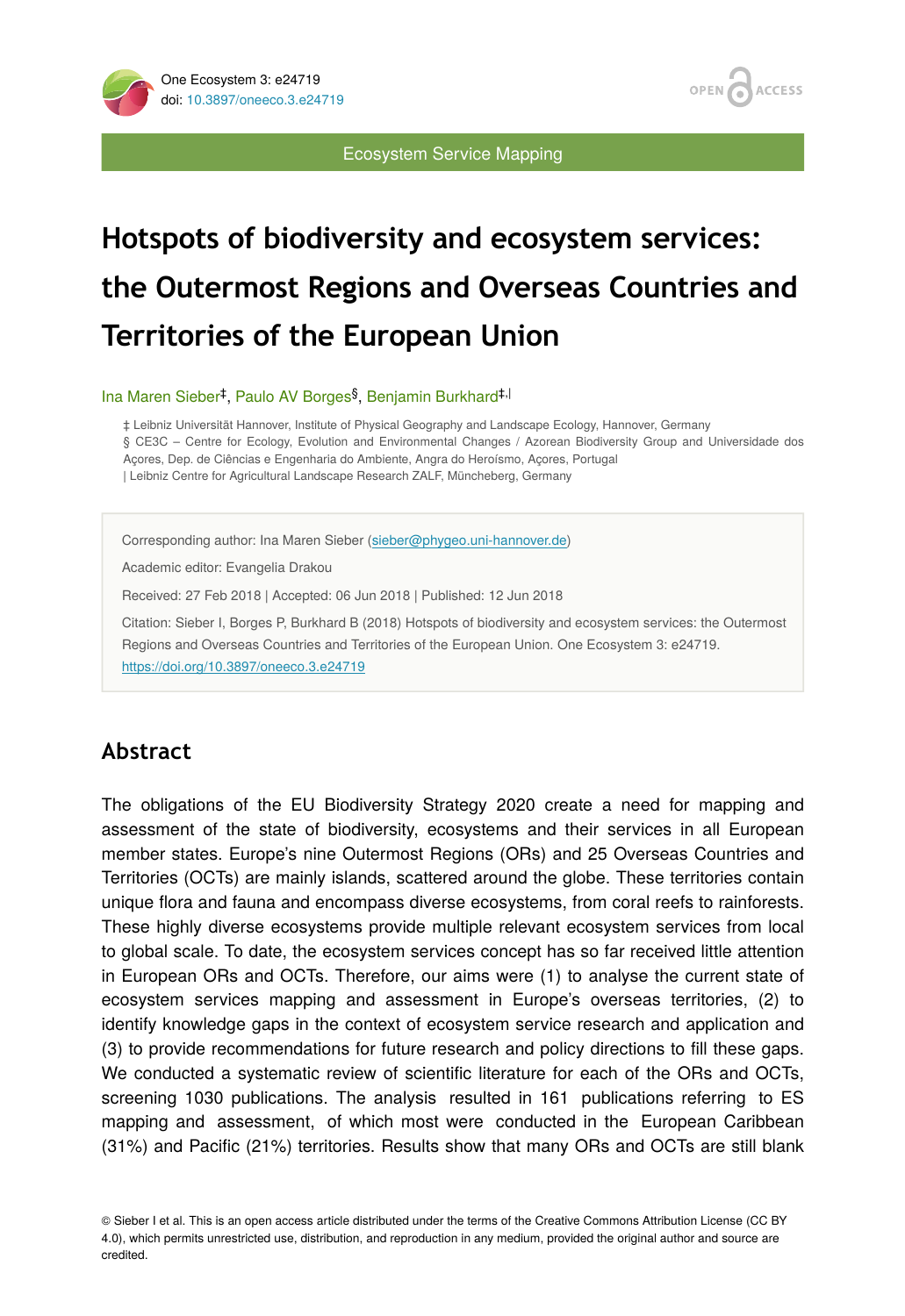spots in terms of ecosystem service mapping and assessment and that, despite many biodiversity studies referring to species' abundance, little has been published on ecosystem services. Our systematic review highlights theknowledge lacking on dealing with invasive species, which pose major threats to native island biodiversity, ecosystem functions and ecosystem services. Further, it discusses knowledge gaps in (1) translation of information on island biodiversity and ecosystem functions into ES; (2) geographical coverage of mapping studies in most ORs and OCTs; (3) the lack of standardised approaches and integrated assessments to map, assess and value ecosystem services. Based on these results, future research and policy priorities could be adapted in order to focus on filling these gaps. To overcome current environmental policy challenges, it is crucial to address the ongoing decline in biodiversity, rising climatic and anthropogenic pressures on ecosystems and to maintain a sustainable ES flow to safeguard human well-being. Ultimately, ES mapping and assessment efforts will form the knowledge base for wellinformed decision-making to protect Europe's vulnerable overseas areas.

# **Keywords**

Mapping and Assessment of Ecosystems and their Services, European Union, invasive species, review study

# **Introduction**

Mapping and Assessment of Ecosystems and their Services (MAES) have received growing attention within the European scientific, policy and practitioner communities to safeguard biodiversity and sustain land use management (Maes et al. 2013, Maes et al. 2016). The work of the European Commission's MAES Working Group\*1 contributes to the EU Biodiversity Strategy to 2020, which foresees in Target 2, Action 5 that all member states shall "*map and assess the state of ecosystems and their services in their national territory by 2014, assess the economic value of such services, and promote the integration of these values into accounting and reporting systems at EU and national level by 2020*" (European Commission 2011, p.12). In line with the Millennium Ecosystem Assessment (Millennium Ecosystem Assessment 2005), MAES aims to provide a critical evaluation of information available to guide decision-making on natural resources management and achieve no net loss of species and biodiversity on EU territories. Ultimately, such assessments of ecosystems and their services can address a broad range of policyrelevant questions, for example on key drivers causing change to ecosystems and ecosystem services (ES) or how to address degradation of ecosystems and biodiversity loss (Maes et al. 2013, Bouwma et al. 2018). In this study, we differentiate between the MAES implementation process, which refers to the concrete EU-guided process of implementation of Action 5 in EU member states under the framework of the EU Biodiversity Strategy and the terms "ES mapping and assessment". The latter refers to the processes, methods and data collection taking place to create maps of ecosystems and ES and/or to value and assess ecosystems and their services. The outcomes are usually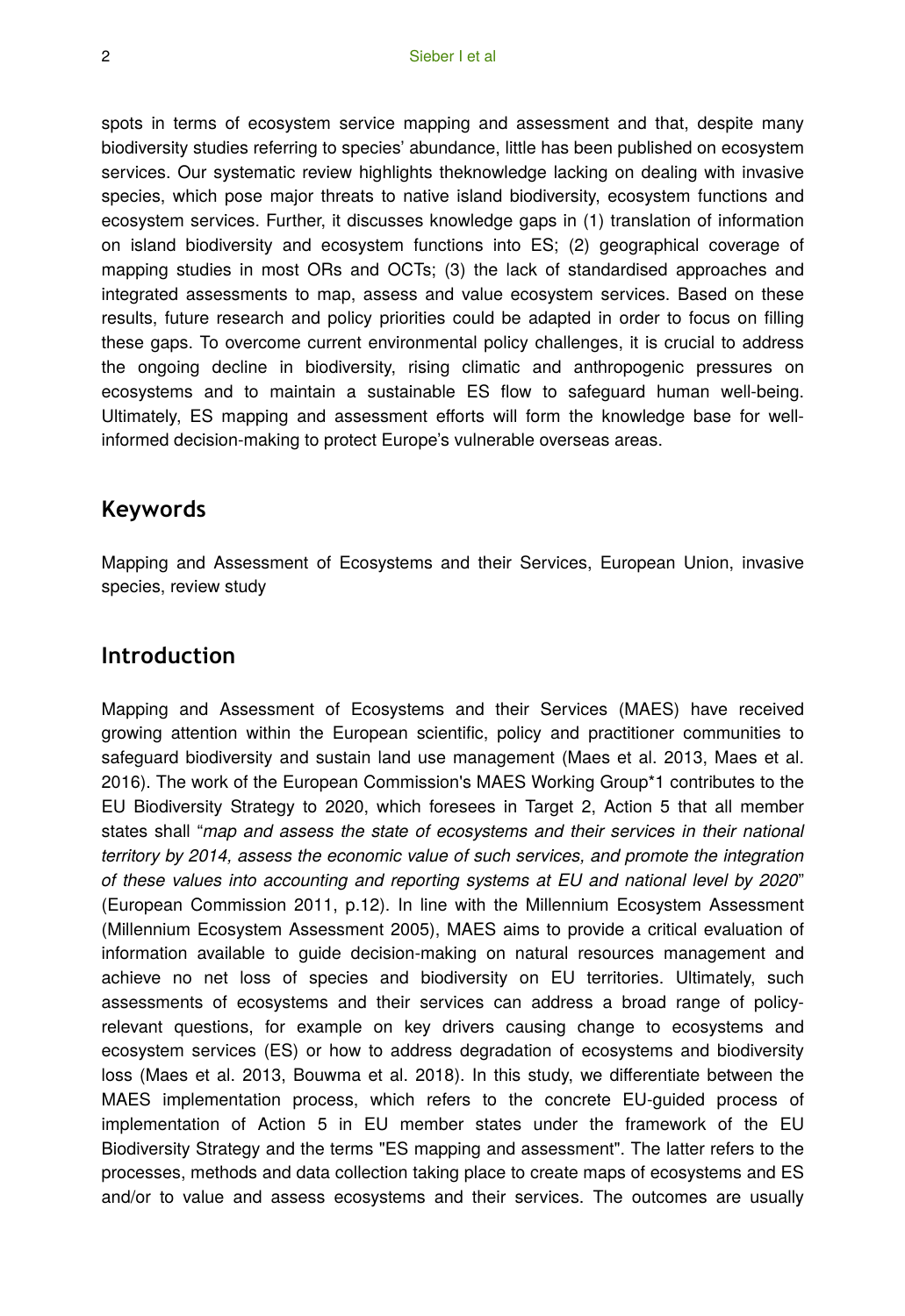spatially explicit maps of ES supply or demand, which are a very important tool for bringing ES into practical application (Burkhard and Maes 2017).

Extensive mapping and assessment efforts can be seen on the European mainland (e.g. EU-initiated initiatives and projects such as MAES, ESMERALDA\*2 and CICES\*3). A growing number of studies and approaches has been published on the topic of ES mapping (Crossman et al. 2012, Burkhard and Maes 2017). Although following different conceptual frameworks, most mapping studies have started to distinguish between ES potential (or capacity), flow and demand (Syrbe et al. 2017, Burkhard et al. 2012, Villamagna et al. 2013), as well as benefits (Bastian et al. 2012). Comprehensive national ecosystem assessments have already been provided by various EU member states such as the United Kingdom (UK NEA 2011), Spain (Santos-Martín et al. 2016), the Netherlands (De Knegt 2014), France (Ministère de l'Environnement, de l'Énergie, et de la Mer 2015) and Portugal (Pereira et al. 2009) (see also Schröter et al. 2016). The latter includes ecosystem assessment profiles with scenario building available for the EU outermost region of the Azores (Borges et al. 2009).

Europe's Outermost Regions (ORs) and Overseas Countries and Territories (OCTs) often seem to be overlooked in MAES efforts. ORs are territories located at distance from continental Europe but make up substantial parts of EU Member State's territories. ORs include the Azores, Madeira, Canary Islands and the French Overseas departments of French Guiana, Guadeloupe, Martinique, Saint Martin, La Réunion and Mayotte. OCTs are territories that have a special bond with EU Member States of either France, United Kingdom, Denmark or the Netherlands. These 25 territories are associated by EU law rather than by constitutional law of an EU Member State (Kochenov 2013). According to the '*Treaty on the Functioning of the European Union*', ORs and some OCTs comply with primary and secondary European Union Law. Derogation rules are based on differing legal status and the "*structural social and economic situation […] which is compounded by their remoteness, insularity, small size, difficult topography and climate [etc.*]" (EU 2016, p. 195).

The EU overseas areas are rich in biodiversity and natural resources, ranging from polar seas in Greenland, wetlands, coral reefs and volcanic islands to tropical forests (Petit and Prudent 2008). In total, these areas host more than 70% of all EU biodiversity and include 20% of the world's coral reefs and lagoons (Petit and Prudent 2008). Together, these areas provide also the world's largest Exclusive Economic Zone (EEZ) of 15 million km² with access to global key fishing grounds. Most ORs and OCTs are small island states. Therefore, they heavily rely on natural resources, such as marine and coastal ecosystems (Wong et al. 2005, Nunes et al. 2014) or montane forests (Borges et al. 2009). All these ecosystems play an important role in the protection of island biodiversity and frequently serve as 'green infrastructure'. These ecosystems are providing a variety of ES of global and regional importance (e.g. water regulation, erosion control, pollination, pest-control, food supply and recreation), which translate to a substantial but often unrecognised contribution to local island economies (Borges et al. 2009). They are furthermore providing crucial contributions to the tourism sector (Wong 1993, UNEP and PAP/RAC. 2009) and many cultural ES depend on natural diversity and healthy ecosystems (Worm et al. 2006).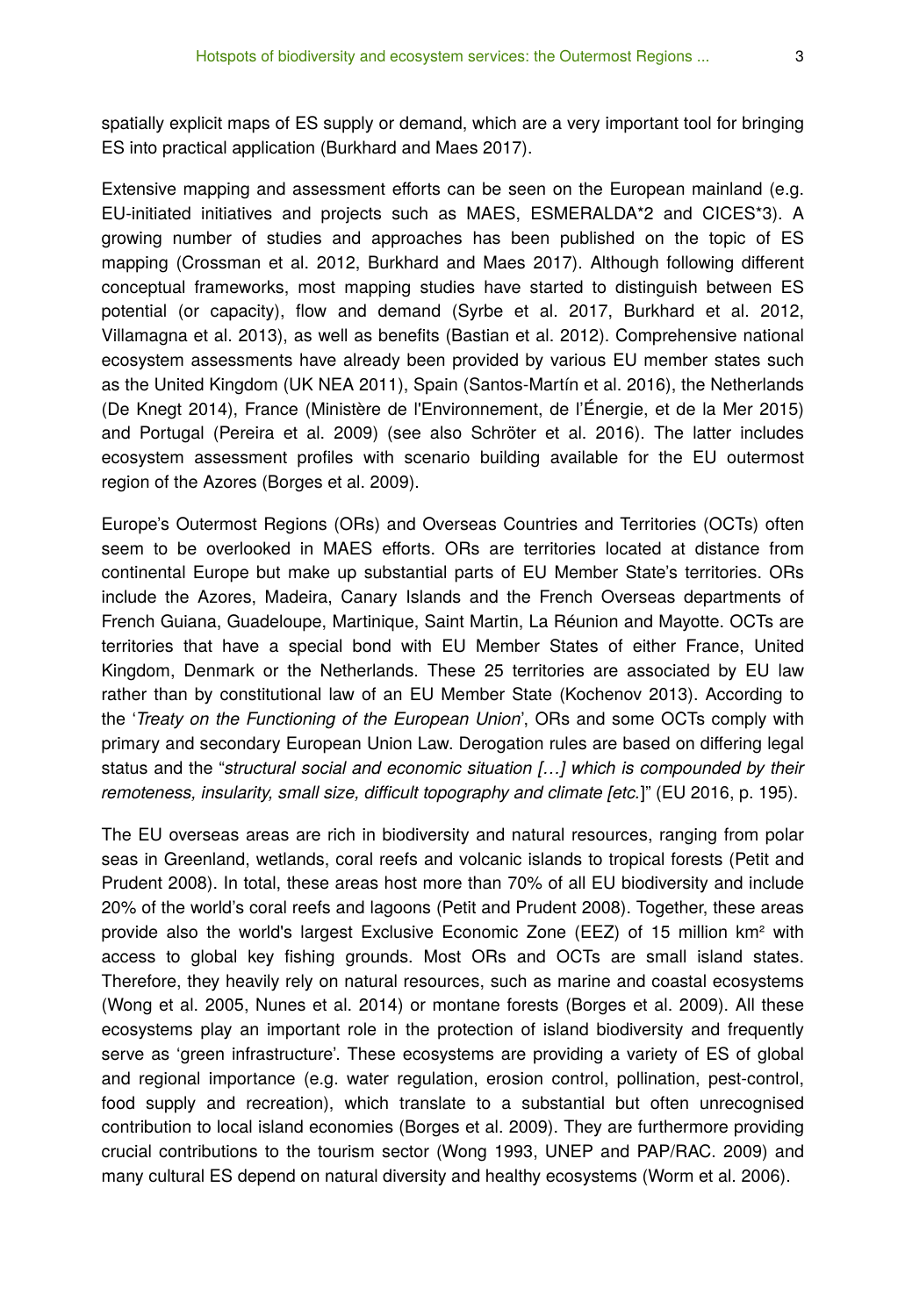Today, ecosystems in many ORs and OCTs are threatened. Temperate, semi-tropical and tropical oceanic islands have experienced serious lowland clearance, leading to land cover and land use changes, forcing the last remnants of pre-human pristine forest to higher elevations. In addition, the complex interplay between the EU Agriculture Policies (EU mainland-driven) and land use intensification in small territories have affected native ecosystems severely (Borges et al. 2009). The introduction of invasive species has altered many ecosystems irreversibly, often with yet unknown effects (Vila and Hulme 2017). Economic activities such as overexploitation of fishing grounds (Hutchings 2000), intensive nickel or gold mining (e.g. Greenland, New Caledonia or French Guiana (Douine et al. 2017)) jeopardise the health of key ecosystems and people and are generating conflict. Natural and anthropogenic climatic changes put additional pressures on ecosystems and biodiversity (Thomas et al. 2004) as they are expected to increase risks of diseases, challenge vegetation sensitive to temperature increases, accelerate coral bleaching (Heron et al. 2016) and increase extreme weather events. Just recently, this has been demonstrated by tropical storms and hurricanes, such as hurricanes Irma and Maria on the Caribbean islands of Turks and Caicos, the British Virgin Islands or St. Martin (Unsworth et al. 2017), threatening human lives, affecting fisheries, tourism and destroying crucial coastal and marine ecosystems. Without knowledge and sufficient information on the condition of ecosystems and the services they provide, it becomes difficult to assess human dependence on functioning ecosystems and other interactions in complex adaptive social-ecological systems (Millennium Ecosystem Assessment 2005).

The EU has started to protect key ecosystem functions and services in terrestrial and marine overseas environments. In 2010, the European Parliament approved a Preparatory Action inspired by the voluntary scheme for Biodiversity and ES in Territories of European Overseas (BEST\*4), initially proposed by the Message from Réunion (European Commission 2008). The BEST initiative mobilises local stakeholders to identify priority areas for action and channels funding from different sources to research and conservation projects. The development of "Essential Biodiversity Indicator Variables" is recognised by BEST as one of the priorities for the European overseas islands. Demands on islands for food, clean water, fertile soils and timber are growing but little is known about the impacts of climatic changes on the ecosystems providing these ES. During the International Conference on Biodiversity and Climate Change (IUCN 2014), a roadmap was proposed to define actions to counter biodiversity loss and climate change impacts in ORs and OCTs. In addition to the BEST programme, various projects have been set up to meet the goals of the EU Biodiversity Strategy. The NetBiome-CSA\*5 and its predecessor, for example, have focused on strengthening research partnerships concerning biodiversity since 2010.

Despite these efforts, a review of EU-wide databases on ES and biodiversity, such as the Biodiversity Information System for Europe\*6 (BISE 2017), the Ecosystem Services Partnership (ESP) Visualization Tool\*7 (Drakou et al. 2015) or Open Platform (OPPLA\*8), reveals large gaps in ORs and OCTs in terms of geographical coverage of ES studies in general and MAES implementation in particular. This database-screening revealed that current efforts focus mainly on continental Europe and adjacent marine regions, leaving the EU overseas areas as blank spots.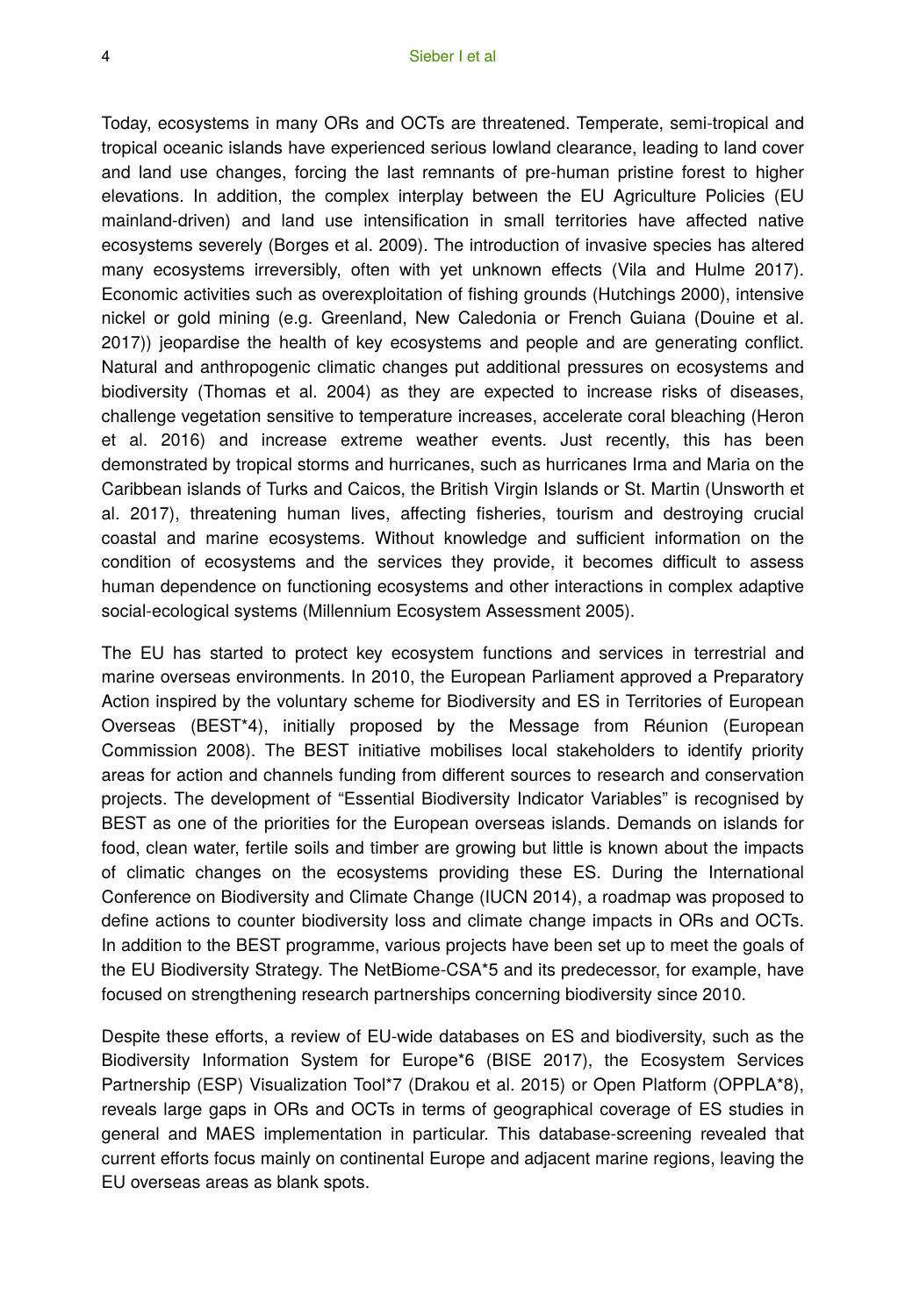Therefore, this paper aims to assess the current state of knowledge on MAES in ORs and OCTs in more detail. We present a thorough literature analysis of published peer-reviewed scientific literature on the topic of MAES in EU Overseas to:

- 1. review past and current ES mapping and assessment efforts,
- 2. identify knowledge gaps in the context of ES research and application, including the role of invasive species on ES and
- 3. to provide recommendations to future research and policy directions to fill these gaps to contribute to ES mapping and assessment efforts in ORs and OCTs and to reach EU-wide as well as global biodiversity targets.

The paper is structured as follows: Section 2 describes the methodology used to structurally review the ES mapping and assessment efforts in Europe's Overseas. Section 3 presents the results of the literature analysis on the topic, providing the baseline for current efforts, as well as touching upon the threat of invasive species jeopardising biodiversity and conservation efforts. Section 4 discusses the results in terms of geographical coverage of MAES in ORs and OCTS. Furthermore, this section presents current knowledge gaps, such as diverging conceptual frameworks, data and the need for comparability of ES mapping and assessment efforts. This section also provides an outlook for future research and guidance for enhanced policy-making concerning MAES in ORs and OCTs. Cross-cutting conclusions are drawn in Section 5.

# **Methodology**

Our systematic review followed the *Preferred Reporting Items for Systematic reviews and Meta-Analyses (PRISMA)* statement (Moher 2009). PRISMA originates from medical science and aims to enhance transparency and robustness of literature reviews. We applied rigorous, objective and transparent steps to assess the current state of knowledge. The added value of this reviewing method has been demonstrated by various recent ES studies: synthesis of the current state of knowledge by assessing different ES mapping methods (Martínez-Harms and Balvanera 2012), knowledge gaps in cultural marine ES research (Rodrigues et al. 2017) and for the assessment of marine and coastal ecosystem services (Liquete et al. 2013).

### **Data Sources**

The sources of relevant articles for this literature study were tripartite: First, peer-reviewed scientific literature, published in English language, was screened for publications on ES in ORs and OCTs. We selected Scopus (Elsevier) and Web of Science (Thomson Reuters), the two largest scientific databases for environmental and social sciences, for our search. Second, relevant scientific literature (published in English) designed to identify the current status of ES mapping and assessment was obtained from Google Scholar, including to some extent also grey literature. However, grey literature that was not publicly available or not published in English was not included in this review. As a third source, the review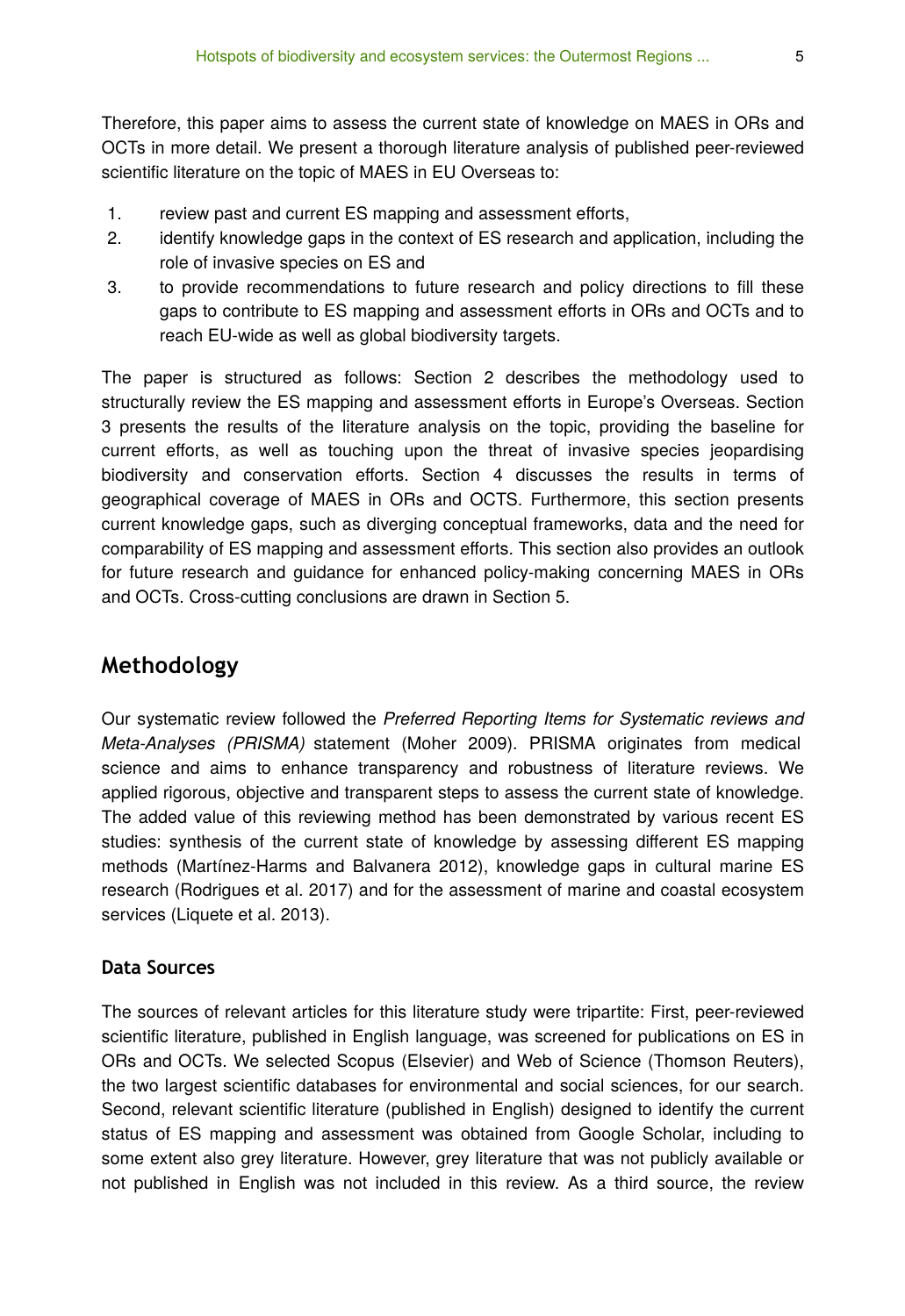included policy documents and empirical studies that were presented during the first MAES OR&OCT expert workshop within the scope of the ESMERALDA EU Project in Ponta Delgada, Azores, from 28.02.-03.03.2017.

### **Data collection and analysis**

The publications were reviewed in four steps (see Fig. 1). An initial screening of articles took place from April to July 2017 by searching the scientific databases for key words ("ecosystem services" AND "mapping") and their relevant synonyms (Table 1) for each of the ORs and OCTs individually. Publications were selected based on the search terms in title, abstract or key words, using Boolean operators. Search terms were kept broad to obtain the full range of studies addressing biodiversity, ecosystems and their services.

Table 1.

Keywords used in this systematic literature review, searching the databases Scopus, Web of Science and Google Scholar (adjusted from Crossman et al. 2013).

| Keywords referring to ecosystem<br>services | Keywords referring to<br>mapping   | Keywords referring to the ORs and<br><b>OCTs</b> |
|---------------------------------------------|------------------------------------|--------------------------------------------------|
| "ecosystem"                                 | "mapping"                          | Greenland                                        |
| "ecosystem services"                        | "map"                              | Saint-Pierre and Miquelon                        |
| "ecosystem services assessment"             | "geospatial"                       | Azores                                           |
| "ecosystem mapping"                         | "geographic information<br>system" | Madeira                                          |
| "ecosystem service map"                     | "GIS"                              | Canary Islands                                   |
| "biodiversity"                              | "landscape"                        | Bermuda                                          |
| "biodiversity assessment"                   | "cartography"                      | <b>British Virgin Islands</b>                    |
|                                             | "remote sensing"                   | Anguilla                                         |
|                                             |                                    | Saint Martin                                     |
|                                             |                                    | Saint Barthélemy                                 |
|                                             |                                    | Guadeloupe                                       |
|                                             |                                    | Martinique                                       |
|                                             |                                    | <b>Netherlands Antilles</b>                      |
|                                             |                                    | Aruba                                            |
|                                             |                                    | Montserrat                                       |
|                                             |                                    | Cayman Islands                                   |
|                                             |                                    | Turks and Caicos Islands                         |
|                                             |                                    | French Guiana                                    |
|                                             |                                    | <b>Wallis and Futuna</b>                         |
|                                             |                                    | French Polynesia                                 |
|                                             |                                    | Pitcairn                                         |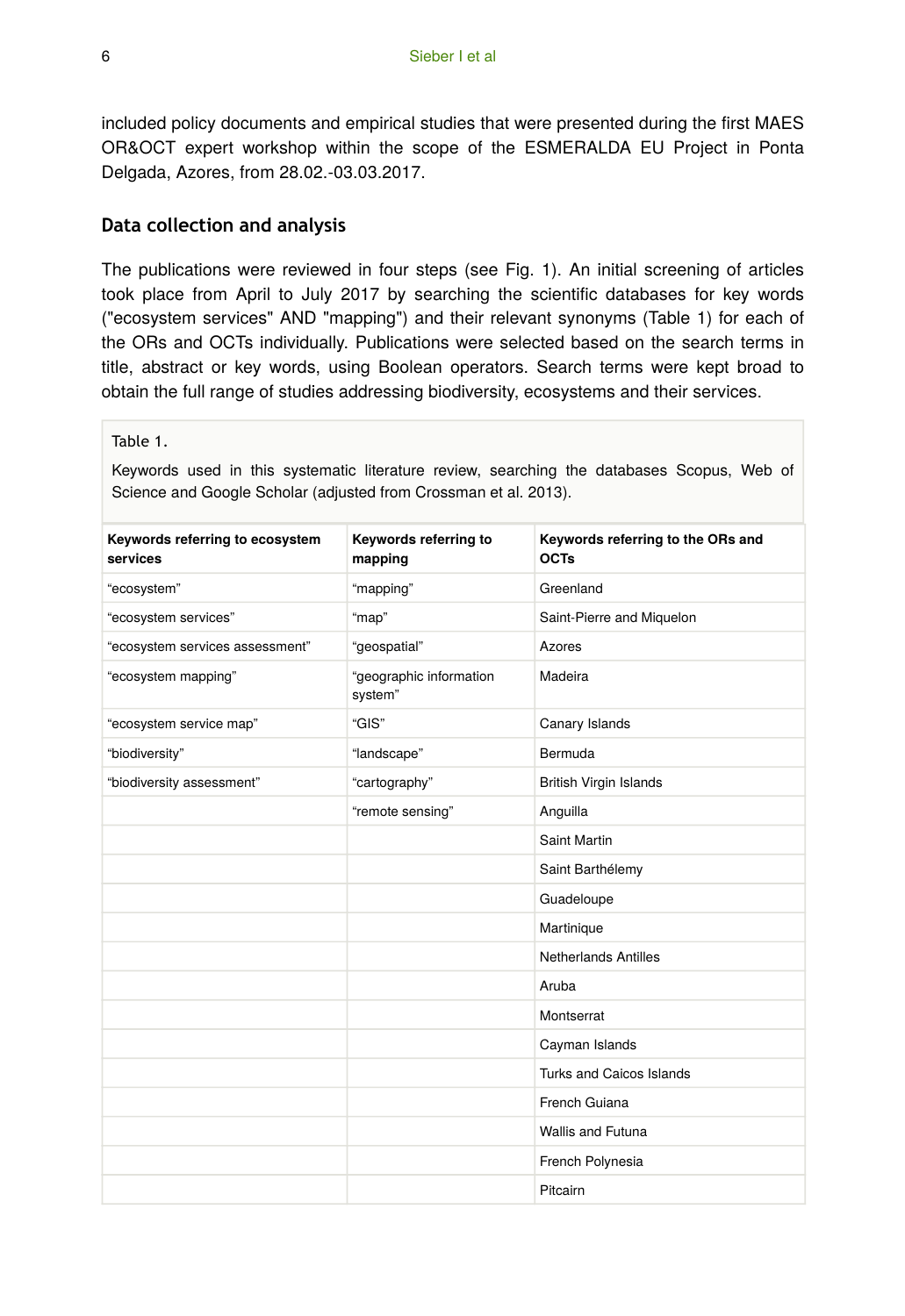| New Caledonia                                       |
|-----------------------------------------------------|
| Ascension Island                                    |
| Saint Helena                                        |
| Tristan da Cunha                                    |
| Falkland Islands (Malvinas)                         |
| South Georgia and the Southern Sandwich<br>Islands  |
| British Antarctic Territory (BAT)                   |
| Adélie Land                                         |
| French Southern and Antarctic Territories<br>(TAAF) |
| Scattered Islands                                   |
| Mayotte                                             |
| Réunion                                             |
| British Indian Ocean Territory (BIOT)               |



#### Figure 1.

Flow diagram of the methodology and selection processes used in this systematic review, following the rules and templates of PRISMA (Preferred Reporting Items for Systematic Review (Moher 2009)).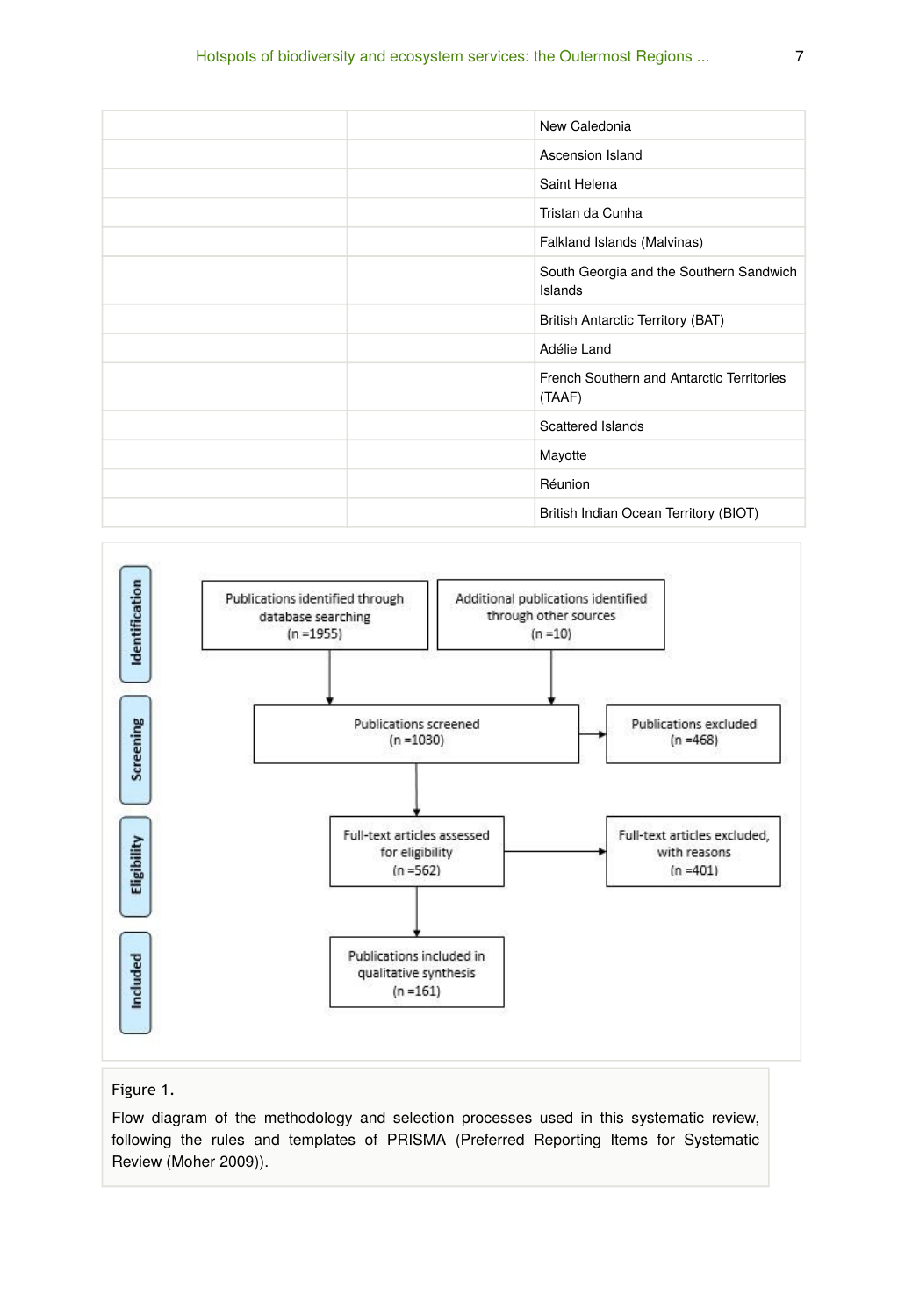The screening provided 1030 papers divided over the global regions of Amazonia, Macaronesia, the Caribbean, Indian Ocean, Pacific, Polar and Subpolar regions as well as the EU regions and territories in the South Atlantic (Fig. 1).

In a second step, articles were catalogued and categorised, using an adjusted version of the ES mapping and modelling blueprint (Crossman et al. 2013) and the ESMERALDA project's ES method database (Brown et al. 2018). Publications were classified according to the following characteristics:

- Year of publication
- Global and geographical region of mapping and assessment per publication
- Dimension of study (biophysical, social, economic, socio-economic)
- Type of Study (Mapping, assessment, review, indicator development, biodiversity, other)
- Spatial scale of mapping (global, multi-national, national, subnational, local, other)
- Ecosystem type considered (urban, cropland, grassland, woodland and forest, heath and shrub, sparsely vegetated, wetlands, rivers and lakes, transitional waters, coastal or marine/coral reefs)
- Information on the role of invasive species, if mentioned
- Ecosystem classification schemes (CICES, TEEB, MEA, not defined)
- Ecosystem services cascade classification per ES described
- Ecosystem service described
- Input data (GIS, remote sensing, statistical data, expert opinion, field data, literature, others)

In addition, all publications were categorised according to the ES Cascade conceptual model (Haines-Young and Potschin 2010). Afterwards, all screened papers were removed that i) were not related to EU territories, leaving a dataset of 562 publications. Further on, we removed publications that ii) focused solely on biodiversity, iii) did not mention the ES concept or iv) were descriptive in nature rather than focusing on ES mapping and assessment. This reduced the number of included papers to 161 (Suppl. material 8). As the fourth and last step, an in-depth analysis of these remaining papers was conducted, looking at the type of mapping and assessment done in the individual territories, its extent and the current shortcomings and knowledge gaps that need to be addressed in future research.

# **Results**

The number of publications on biodiversity in ORs and OCTs has been growing exponentially (Fig. 2). The majority of the 1030 screened publications focuses on landscape structures or processes, compiling taxonomic lists, describing landscapes or individual, often endemic species (562 publications). Still, the number of publications focussing on ecosystems and their services lacks behind: only about 20% of all screened papers focus on mapping and assessment of services and benefits that ecosystems provide, leaving a total of 161 publications to be included in this review. Twenty nine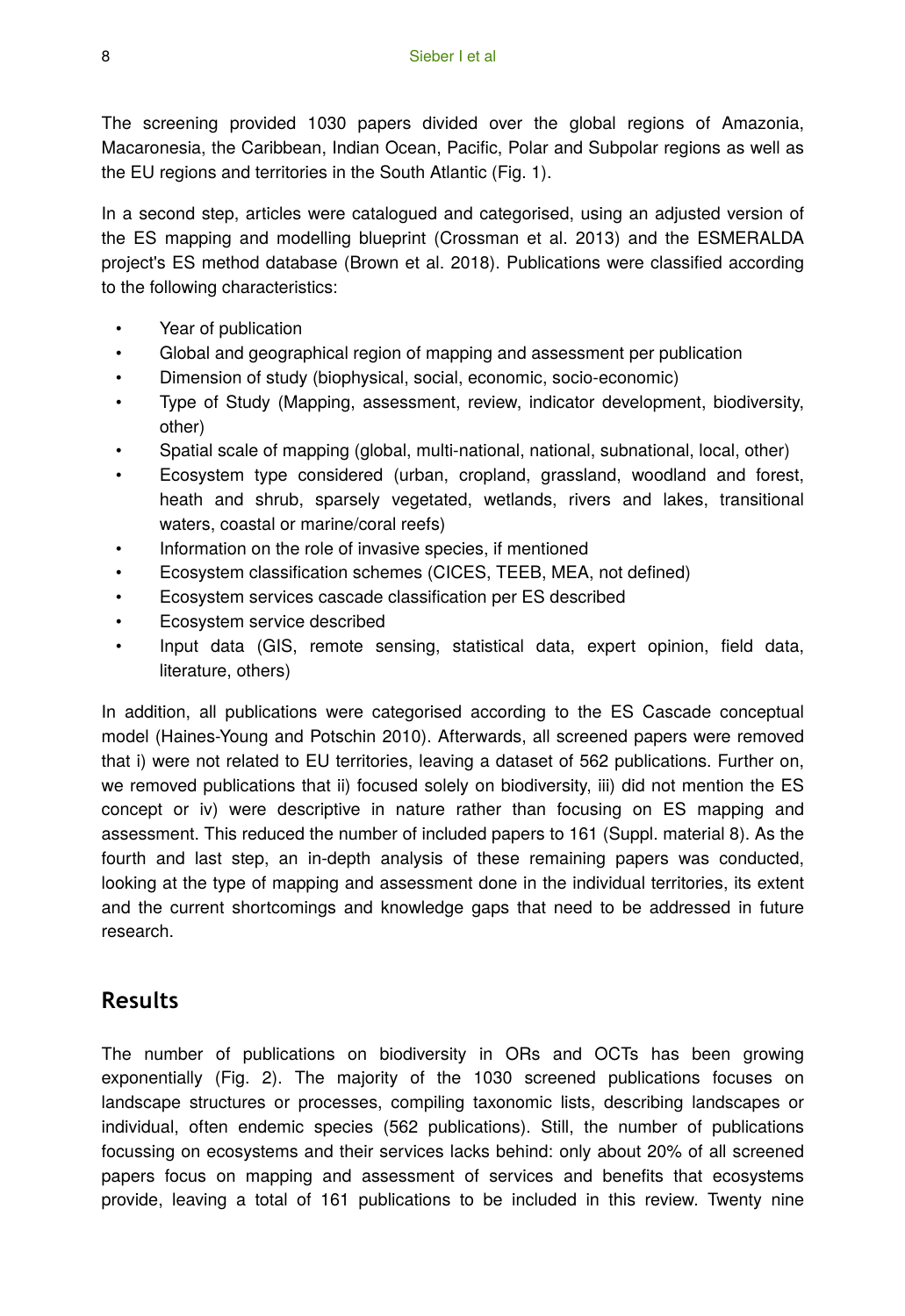publications (18%) were obtained via scientific search engines and 125 publications (78%) were found via grey literature. Only 7 publications (4%) were provided by stakeholders or engaged projects in the regions, such as NetBiome. Whilst the search was not restricted to any time period, the obtained papers were all published between 1991 and 2017. Before 2005, publications on ES mapping and assessment in EU overseas areas were almost non-existent, with only one or two publications per year in the 1990s. A first increase was observed in 2005, when the MEA (Millennium Ecosystem Assessment 2005) was published. The second boost could be found after 2010, the year in which the EU started to invest in overseas programmes such as NetBiome and EU BEST. A peak was reached in 2016, with 22 publications.



#### Figure 2.

**Number of all screened publications in this review.** (In step 4 of Fig. 1) The figure compares the number of overall publications on biodiversity and ecosystems, i.e. species richness or taxonomic lists (1030 publications screened in Scopus, Web of Science and Google Scholar) and the number of publications on mapping and assessing ecosystems and their services (n=161) in all EU ORs and OCTs between 1980 and 2017.

#### **Geographical Distribution**

The 161 ES mapping and assessment publications were spread over all 7 regions (Fig. 3). Twenty five (25) out of the 34 ORs and OCTs were represented in the publications. Some publications both mapped and assessed ES in multiple regions, thus were counted for each OR and OCT separately. Sixty 60 publications covered the 14 EU-related islands in the Caribbean region (31%). The European territories in the Pacific were covered by 39 publications (21%). Macaronesia and the Indian Ocean were covered by a total of 29 and 32 studies each, followed by the four territories in the South Atlantic (12 publications). The eight polar- and subpolar territories were following with 10 publications, of which 8 cover ES and 2 ES benefits or valuation studies. Amazonia, with French Guiana as only country in this region, was least represented with 7 ES mapping and assessment publications, of which 4 focussed on mapping ES and 3 studies handled benefits or monetary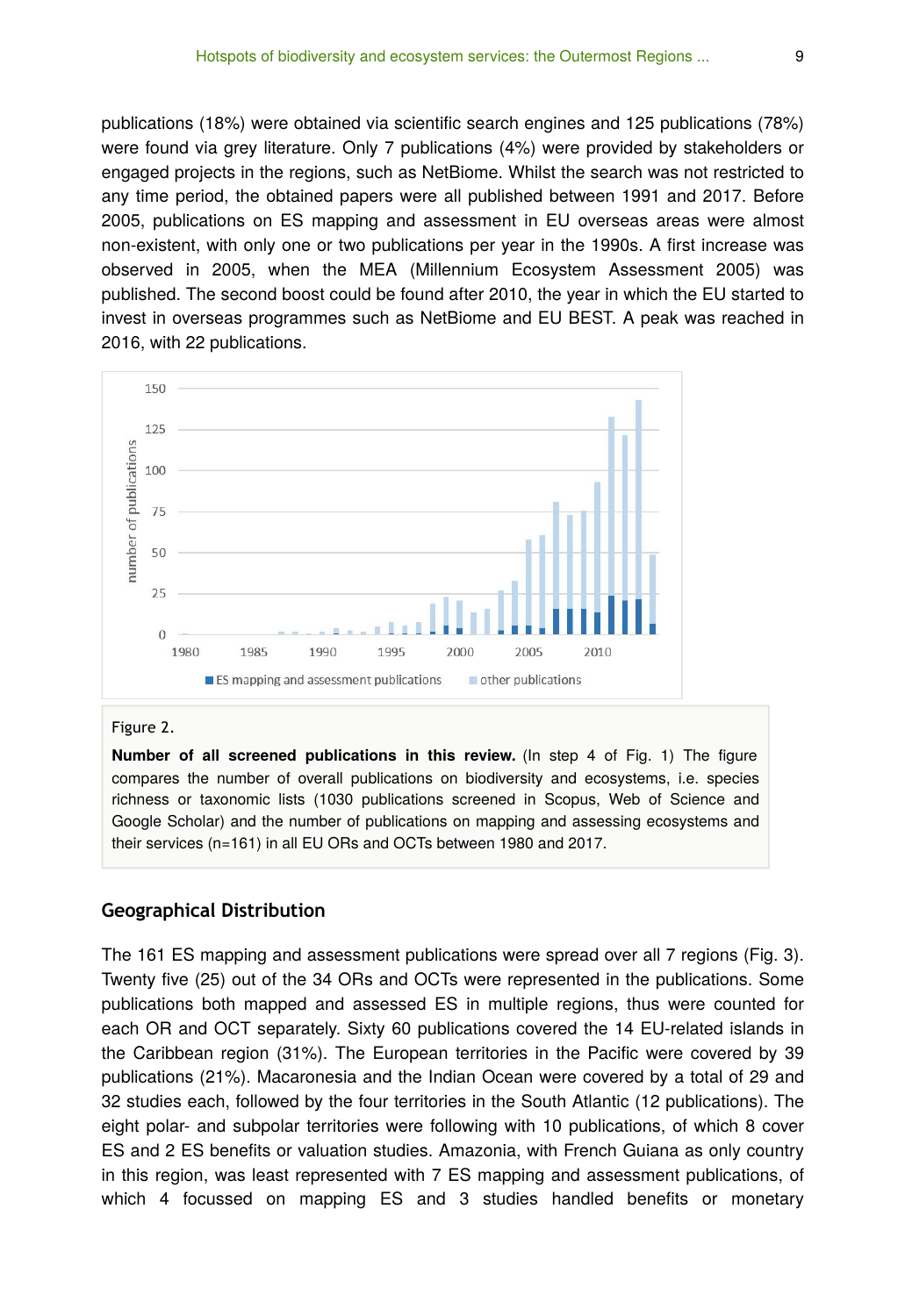

assessments. This trend of ES studies outnumbering benefit studies could be observed for all regions (regional overviews can be found in the Suppl. materials 1, 2, 3, 4, 5, 6, 7).

#### Figure 3.

**Geographical location of ES mapping and assessment studies in ORs and OCTs.** All publications (n=161) obtained between April and June 2017 are included and divided by global regions. The map shows the number of case studies per region (number in brackets), their study type (top pie charts), scale of publication (middle pie charts) and group of ES assessed (bottom pie charts). Assessments at national or larger spatial scales are included in the map.

A higher number of studies was expected in the ORs, because of their closer legislative and administrative bonds with their respective EU Member States. However, this expected trend was not confirmed by the data. There were no clear differences between numbers of publications on ORs and OCTs or between northern or southern hemisphere. The numbers ranged from 4 publications in Guadeloupe to 18 on the Azores, which was the overall highest number on ES mapping and assessment-related studies in one of the regions considered in this review.



#### Figure 4.

Overview of ecosystem types described in the 161 ES mapping and assessment publications and the spatial extent at which they performed (global, multi-national, within the EU context, island group, island level or local). Publications that did not define any spatial scale of analysis were classified as 'undefined'.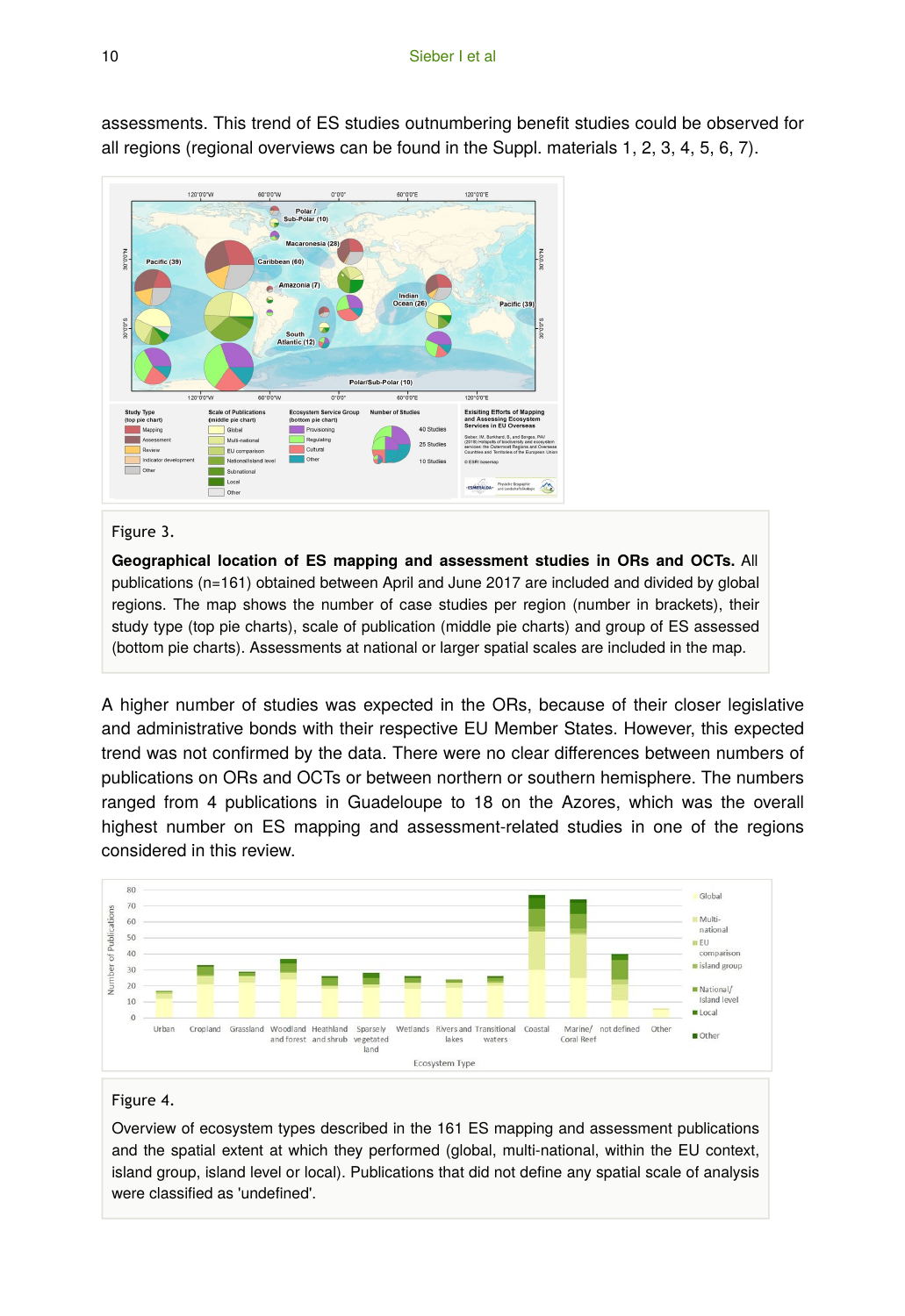The majority of publications explicitly mentioned the ecosystem type in which the mapping activities took place (Fig. 4). Within the 161 ES and benefit publications, an average of 2 ecosystems were mapped or assessed per publication. Most frequently, coastal and marine ecosystems were addressed (77, 74). Forty publications did not define the ecosystem type in which mapping and assessment took place. With 37 studies, woodlands and forests were the fourth most dominant land use types in the study regions, closely followed by cropland and agriculture (37). With only 17 publications, urban ecosystems received the least attention concerning mapping and assessment of ES. Habitat types such as deserts, tundra or ice and rock were included under type category "other", as in Kubiszewski et al. 2016.

#### **Short summary of the analysed studies**

After presenting the results of the systematic review of the mapping and assessment studies, a short overview of the information included in the publications is given. This overview elaborates the ES classification, spatial coverage as well as the enormous impacts of invasive species on ecosystems in ORs and OCTs. The 161 publications included 72 ES mapping studies, 85 ES assessment papers and 28 review papers (Fig. 5). Six papers proposed new ES indicators, for example for mapping of impacts of gold mining on soils (see, for example, Schimann et al. 2012) or indicators to classify marine habitats for mapping (e.g. Mumby and Harborne 1999) or for monitoring of Caribbean ecosystems (e.g. Verweij et al. 2015). Two publications were classified in more than one category as they combined indicator development with ES mapping or assessments (e.g.Chape 2006).



#### Figure 5.

**Overview of the individual literature review data variables for Europes ORs and OCTs.** Data variables include: (a) type of publication (192 counts); (b) spatial scale (161); (c) type of assessment (202); (d) ES Classifications used (168); (e) ES described in literature (233) and (f) input data used in publications (264). Multiple counts per study were possible.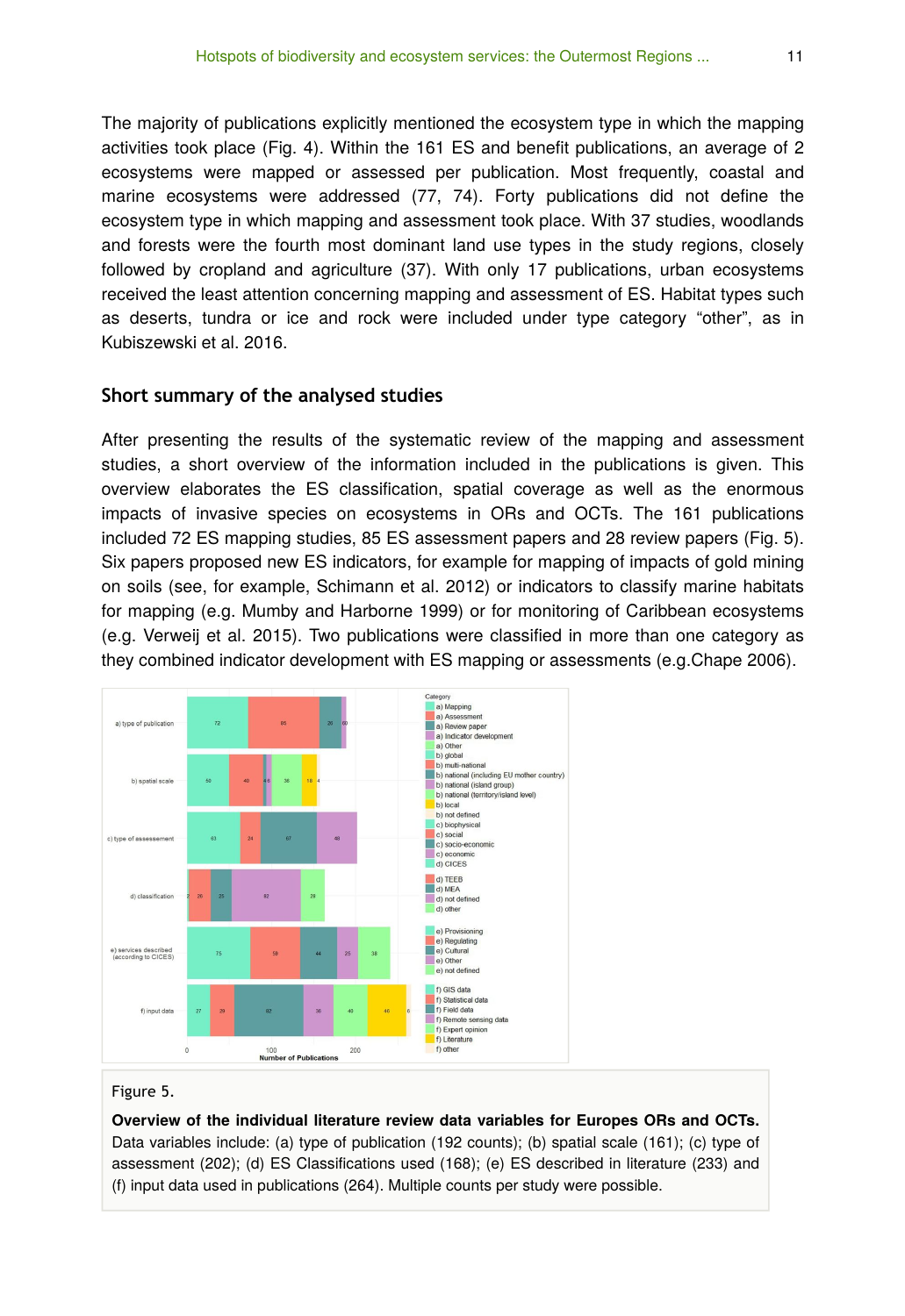The ES classification applied in the study was left undefined in 82 publications (48%). For the publications that defined the ES classification, authors mostly used the TEEB\*9 (14%) and the Millennium Ecosystem Assessment classification system (16%). 17% of all studies do not clearly define the classification of services described. Only 1% of all reviewed papers (i.e. 2 papers) applied the CICES classification (Picanço et al. 2017a, Pereira and Navarro 2015). Looking at the ES typology, we found that almost 30% of all reviewed papers mapped and/or assessed provisioning ES. 24% referred to regulating ES and, independently of the classification system used to categorise the ES, 20% of all publications did not explicitly define any specific ES. These non-defined ES can partly be explained by the fact that monetary valuation of ecosystem types or aspects was often uncoupled from the individual ES provided in a specific ecosystem. With 17%, cultural ES was the least covered ES category in ORs and OCTs (Fig. 5).

Spatial scales used to describe the individual ES in the publications were heterogeneous. 53 studies referred to global and multi-national scales. That means that more than half of all publications that describe ecosystems and their services used maps with comparably less detail and lower resolution. 12 publications mapped or valued ES for island groups and 40 publications referred to specific ORs and OCTs. Only 3 publications compared the ORs/OCTs and their respective EU Member States (e.g. Quintas-Soriano et al. 2016, Russi et al. 2016, Murillas-Maza et al. 2011). Notably, the majority of studies covers coastal and marine ecosystems mapped on global and international scale.

# **Discussion**

The results show that the number of ES mapping and assessment publications in European OR and OCTs has been constantly increasing. In the following, we will discuss past and current ES mapping and assessment efforts, knowledge gaps and future research needs.

### **Past and current ES mapping and assessment efforts**

In EU comparison, most ORs and OCTs still show slightly skewed publication numbers in a) geographical coverage and b) spatial scale.

a) In terms of geographical coverage, some regions have been mapped more than others. With 60 out of 161 publications, the Caribbean region is covered most extensively. However, as the Caribbean hosts 13 EU OCTs and ORs, this results in an average of 4.5 publications per region. In comparison, the Macaronesian region is only covered by 30 publications spread over 3 ORs, which results in a higher density of published studies with an average of 10 studies per OR. Furthermore, publications are not equally spread over the territories within each region. With a maximum of 18 mapping and assessment publications, this review found the Azores Archipelago leading in ES mapping and assessment efforts, a number that is average compared to continental Europe (Kopperoinen et al. 2016). On the contrary, some territories are not covered by any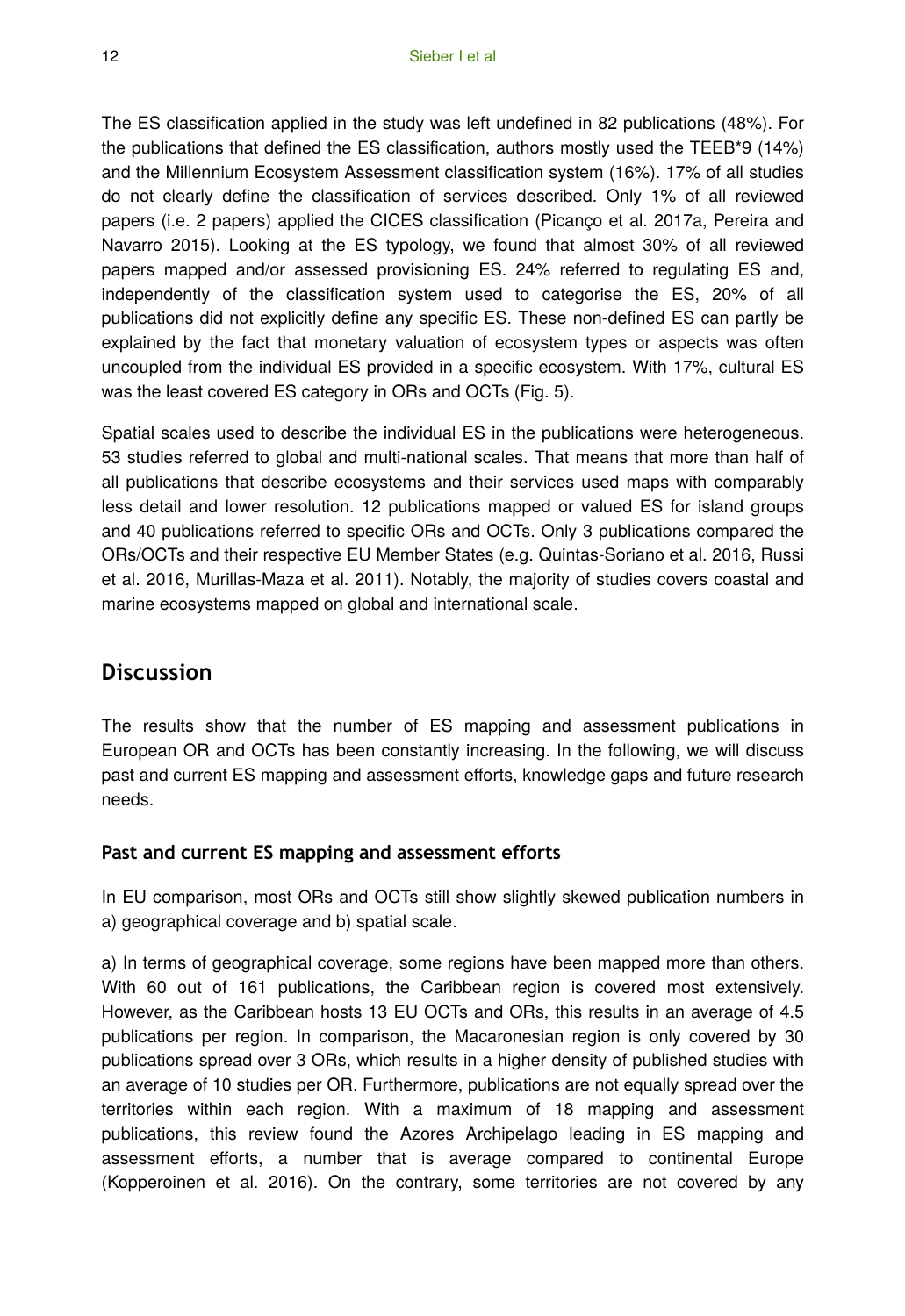mapping or assessment study, such as Saint-Pierre and Miquelon, the British Antarctic Territories, Scattered Islands, Madeira, Tristan da Cunha, Ascension Island, Anguilla, Saint Martin or Aruba.

There are several explanations for the overall low number of publications mapping EU overseas. Firstly, the legal complexity of EU law in ORs and OCTs obscures the necessity to implement the EU Biodiversity Strategy overseas. Whereas ORs are obliged to implement all EU laws and legislation, the legal status of the OCTs can differ for each territory (Kochenov 2013). Though most EU Member States with bonds to ORs and OCTs explicitly mention ES in their overseas territories nature conservation plans (Ministerie van Economische Zaken 2013, UK Government 2014), the number of peer-reviewed publications is astonishingly low. This can be explained by the fact that none of the policy plans refers to the EU Biodiversity Strategy or define assessment targets or MAES strategies within their policies. In addition, the voluntary schemes fostering MAES in overseas have not yet focused on ES specifically. Their latest output, regional ecosystem profiles\*4, have been focused on biodiversity, listing species, defining Key Biodiversity Areas (KBA) and exploring Marine Protected Areas (MPA), listing existing projects and their assessment efforts. ES maps, however, are generally lacking.

The lack of ES maps can be explained by three factors. Firstly by the fact that such efforts usually take place on local scales and refer more to policy than to scientific levels. Therefore, peer-reviewed publications are often lacking for ORs and OCTs. Even though this review considered grey literature, existing efforts that are of internal nature and not publicly available could not be included in this review. Secondly, the remoteness and relatively small size of most regions encroach upon the importance of ORs and OCTs, because their contribution to EU Member States is often small in terms of economic impact or benefits (ten Brink et al. 2017). Therefore, coordinated MAES efforts are still rare, with no coherent databases in which ES mapping or assessment studies have been published. Thirdly, data availability and research efforts are still scarce in ORs and OCTs. Whereas continental Europe provides detailed ecosystem maps and land use and land cover data, the EU overseas areas are still much less explored and data collection on an island scale is expensive. Our results show that only where universities have become involved in ES mapping, assessment, data collection and ground truthing, good efforts can be seen, such as on the Azores or Bonaire and Sint Eustatius in the Dutch Caribbean.

b) In terms of spatial scale, the review showed that mapping and assessment of ecosystems and their services takes place on multiple scales, including local (e.g. provisioning ES of fishing capacity and effort (Thiault et al. 2017)), regional (e.g. cultural ES of experiencing marine wildlife (Roberts et al. 2017)) to global (e.g. regulating ES of hazard risk reduction provided by coral reefs (Ferrario et al. 2014)). In contradiction to the findings of Malinga et al. 2015, who found that almost all their reviewed ES mapping studies referred to municipal, regional and national levels, this review found 97 publications (60%) on MAES in ORs and OCTs on a global or multi-national scale. Furthermore, these 97 studies covered approximately 70% of all ecosystem types and their services described in all 161 publications in this review. Such global and multinational studies represented the only sources of information on ES mapping and assessment for territories such as Saint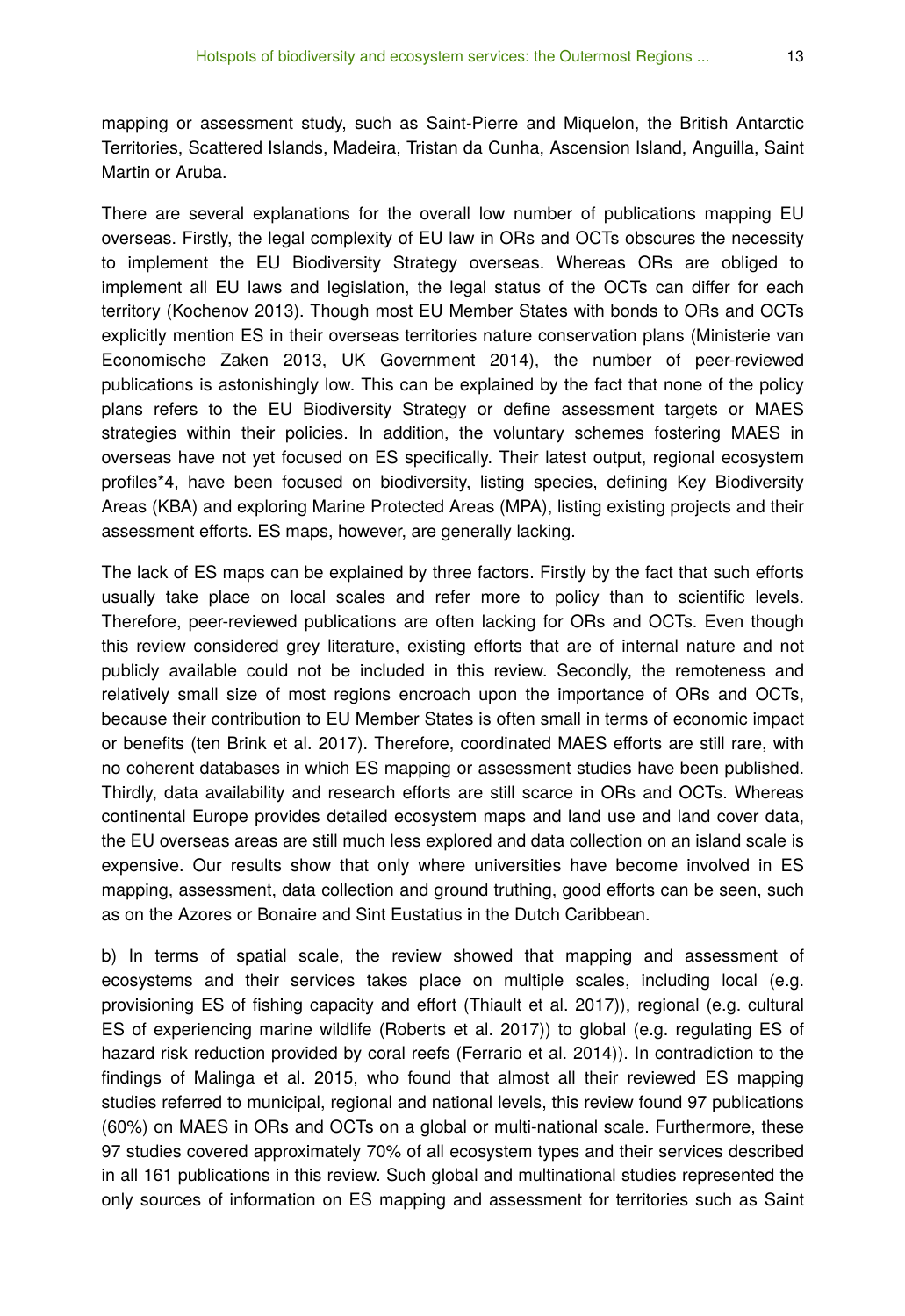Helena, the Sandwich Islands or the Kerguelen Islands. Nonetheless, in most of these global and multinational publications, the smaller ORs and OCTs are invisible on the maps, such as by Ghermandi and Nunes 2013 study on coastal recreation values, by Li and Fang 2014 on global ES values and their relation to GDP or Sutton et al. 2012 on the human ecological footprint.

We need to acknowledge that such global and multinational publications are important to provide a good overview and raise awareness on biodiversity and ES globally and multinationally. However, at policy level, it is important to understand where and what services are provided by an ecosystem, island, region or globally in order to monitor the achievement of policy goals (Crossman et al. 2013), such as the EU Biodiversity Strategy's target 2. This review found only 64 publications (40%) that describe ecosystems and their services on national or local level (46; 18 publications, respectively). However, maps on small to intermediate spatial scales are needed if data should feed into land use or land management plans for the 34 overseas regions. Hence, such global or multinational studies have limited value for the individual EU territories in communicating data and information locally, as their resolution is too coarse. Therefore, such studies would be illsuited to feed into local land use planning and decision-making concerning natural resources management.

Hence, both geographical and spatial coverage show fragmented ES mapping and assessment efforts in EU ORs and OCTs. Based on this fact and the general outcomes of the review, the following knowledge gaps were identifietd.

#### **Knowledge gaps**

Several knowledge gaps related to dealing with diverging conceptual frameworks, lacking knowledge on mapping and assessing island ES, the role of key biodiversity areas and marine protected areas, applied methods as well as information sharing, were identified for the ORs and OCTs:

a) The lack of common conceptual frameworks to analyse ES seems to be obvious in ORs and OCTs. Rather, a broad variety of concepts was found within the publications. The European Commission has set up a common conceptual ES framework within the EU Biodiversity Strategy (Maes et al. 2016, Maes et al. 2013). This framework builds upon the Common International Classification of Ecosystem Services (CICES\*3) and tries to ensure consistent approaches (Maes et al. 2016). EU wide, CICES is applied broadly. However, in the ORs and OCTs, only two studies using CICES were found (in the Azores; Cerqueira et al. 2015, Picanço et al. 2017a). This low application rate of CICES was surprising and, considering the efforts to implement MAES in ORs and OCTs, it gives rise to the following questions: Is CICES sufficiently known outside of mainland Europe? Is it too complex or too new to be applied? Or does it just not fit the ORs and OCTs, be it due to the geographic characteristics (e.g. specific land use types and related ES; small area effects), the remoteness of the territories or their special situation, leading to a shift in focus out of EU efforts? Although the MEA classification has found much more application in ES mapping and assessment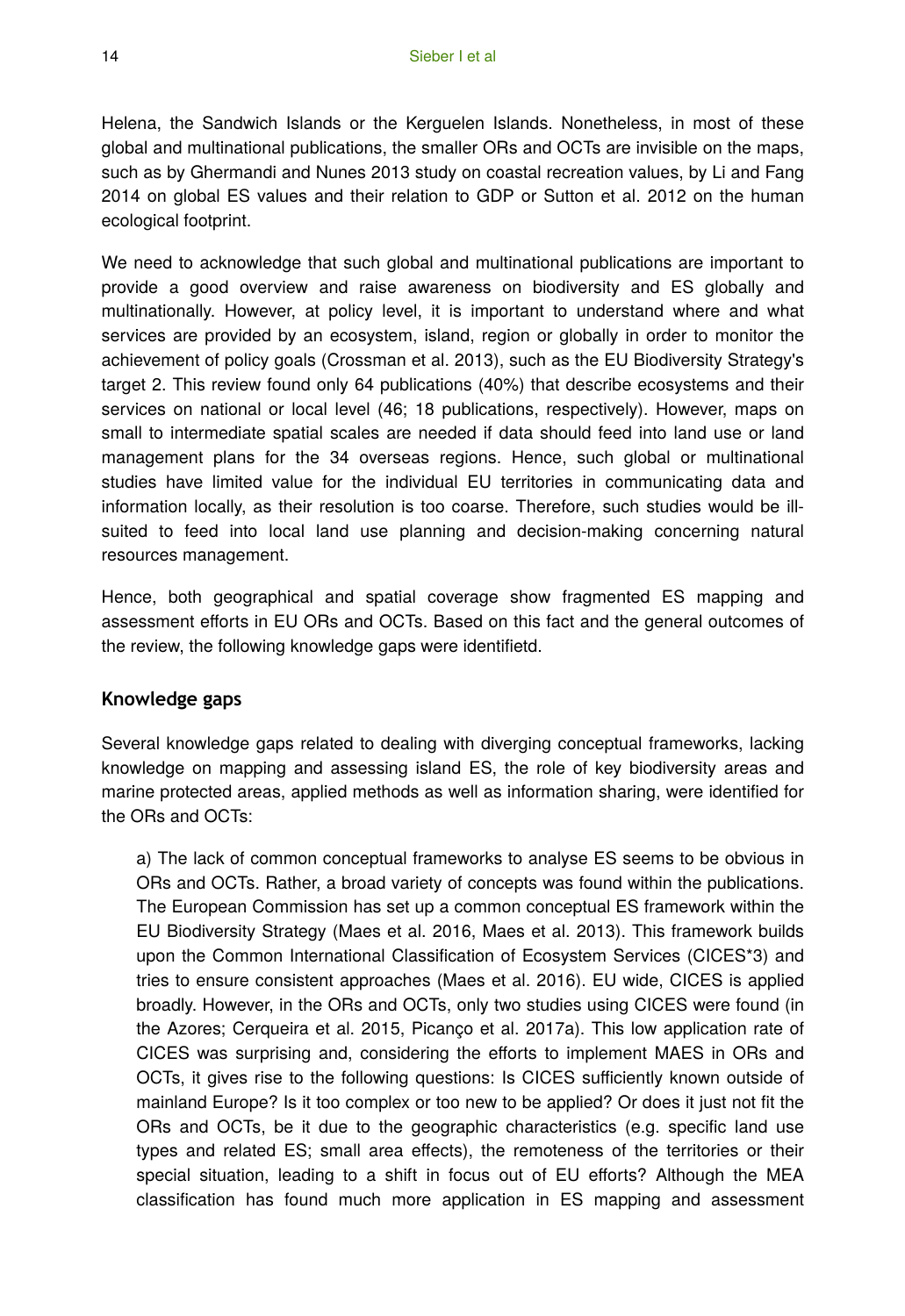publications, still different conceptual frameworks have been applied. Hardly any mapping publication in this review used the same methodologies or used the same indicators to map ES. Only amongst the economic assessment publications, congruencies in methodologies was found. An example of consistent ES valuation throughout a whole region is shown by the extensive works assessing the economic value of ES in the Dutch Caribbean (Slootweg and Van Beukering 2008, Schep et al. 2012, van der Lely et al. 2013, van Zanten et al. 2014, Tieskens et al. 2014). These studies mainly applied the TEEB classification and used economic valuation methods such as Contingent Valuation, Willingness to Pay or Total Economic Value.

b) This literature review showed a general lack of knowledge on mapping island ecosystems and the services they provide. As the current MAES efforts mainly focus on specific ecosystems, adjusted for continental Europe, comprehensive island ES maps are lacking. This review shows that trends observed in ES research in ORs and OCTs differ from European MAES efforts. Most comparable (global) literature reviews have found a strong focus on regulating ES (e.g. Malinga et al. 2015, Egoh et al. 2012, Martínez-Harms and Balvanera 2012). Our review, looking solely at ORs and OCTs, however, highlights that, in most studies, provisioning ES were mapped or assessed (74), followed by regulating ES (58). Cultural ES were mapped the least, with only 42 publications. This can probably be explained through the strong reliance of ORs and OCTs on marine and coastal ES related to tourism or fisheries. The diverging conceptual frameworks adopted in the reviewed publications suggest a need to adapt international ES classification systems to regional and local (island) needs.

c) Mapping in ORs and OCTs has often been reduced to key biodiversity areas (KBA) or marine protected areas (MPA) (Knowles et al. 2015, Fonseca et al. 2014). However, the relationship between protected areas and the enhanced provision of ES is highly debated (Boersma and Parrish 1999, Halpern et al. 2010), arguing that the establishment of MPAs is not necessarily leading to increased ES supply. Their efficacy on

local scale is acknowledged, however, the flexible nature of resources (fish stock, larvae), the pressure of invasive species and chemical and biological pollutants affecting protected coastal ecosystems and the often inadequate size of the parks are amongst the main criticisms (Boersma and Parrish 1999). Other scholars argue that, if managed properly, MPAs strongly contribute to species diversity, ecosystem health and tourism (Leenhardt et al. 2015). Even though the number of MPAs is still growing exponentially since the last decade\*10, this review found few comprehensive examples from practice, proving such a positive relation in EU ORs and OCTs. Few publications in the Caribbean and the Azores link MPAs with ES (Leenhardt et al. 2015, Waite et al. 2015, Beaumont et al. 2007), focussing on cultural ES (key species, recreational activities in MPAs (e.g. Green and Donnelly 2003, Roberts et al. 2017). Only one study investigated the complex interplay of multiple ES (Leenhardt et al. 2015) but ES supply dynamics related to MPA installations remain unstudied. Not surprisingly, there are few maps of ES provided by OR- or OCT-related MPAs (Green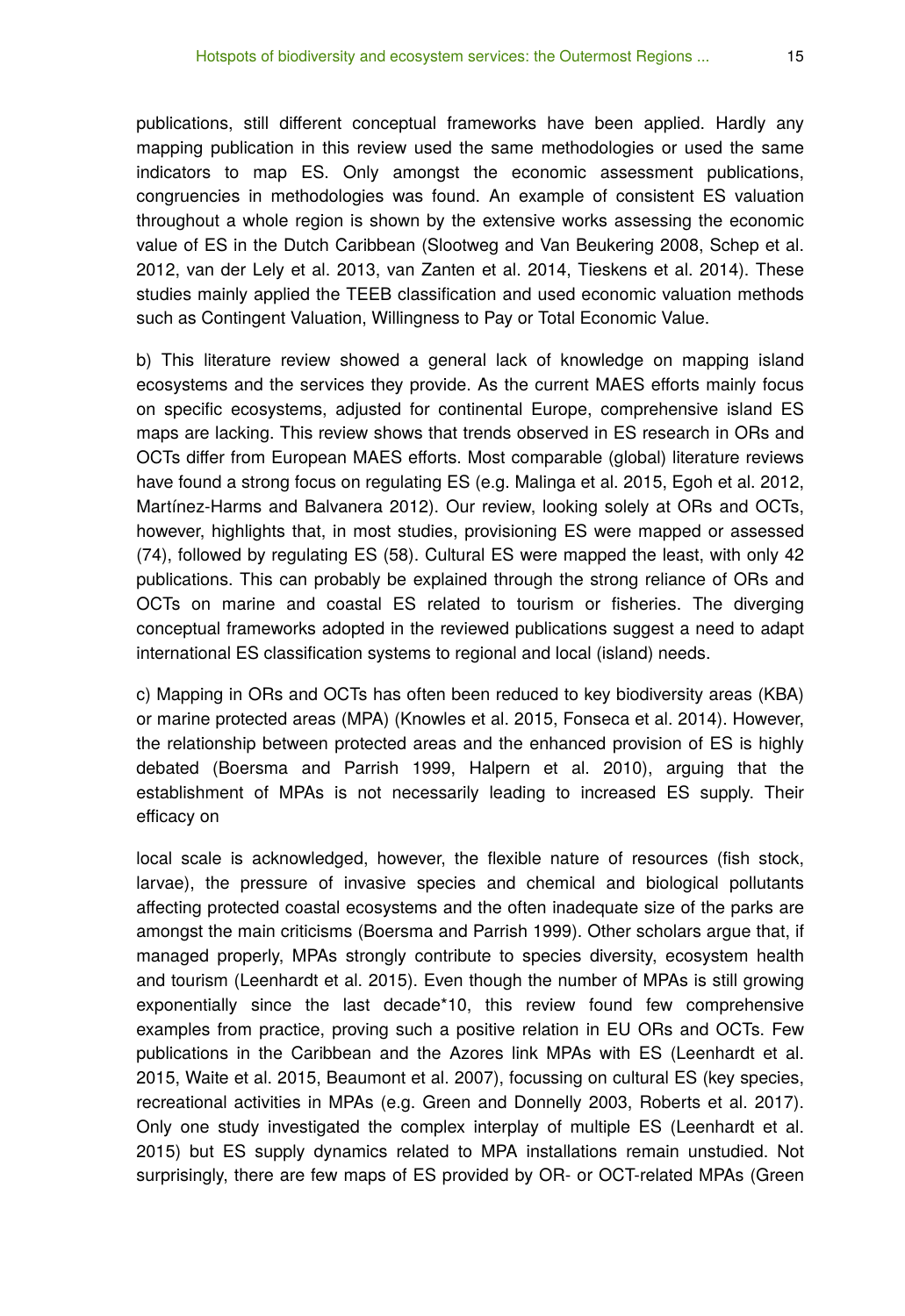and Donnelly 2003). Exploring this link will be key in optimising effective management of European MPAs to safeguard the provision of multiple ES simultaneously.

d) Most of the reviewed studies were applying economic and biophysical/ecological mapping and assessment methods. ES supply and demand are, however, embedded in the complex human-environmental system, requiring transdisciplinary research approaches that integrate methods and value domains from ecological, economic and social sciences. Our review found that researchers often apply methods that they are familiar with. Moreover, data sets used for research might contain gaps. As already described by Eppink et al. 2012, data sets used for ES mapping and assessment might have been collected using inconsistent methods, indicators or leaving out processes crucial for the understanding of ES supply (Eppink et al. 2012). Therefore, there is a need to apply and interlink methods from different scientific disciplines and to communicate the reliability and uncertainties of resulting ES maps.

e) In addition, ways to store information on ES such as related data, metadata, maps and the like differ. Existing EU platforms to share case studies and publications are largely unused for ORs and OCTs, as the screening of databases like BISE\*6, ESP Visualization Tool\*7 or OPPLA\*8 showed. Here, there is great potential for knowledge, data and information exchange for the future and in support of MAES implementation in EU ORs and OCTs.

#### **The role of invasive species in ORs and OCTs**

Biological invasions are a shared problem in all regions – about 25% of all reviewed studies mentioned invasive species and ecosystem disservices linked to alien flora and fauna. With typically limited biodiversity on islands, invasive species can alter ecosystem structures and processes and hence impact the provision of ES (e.g. Vila and Hulme 2017), often with yet unknown consequences. Invasive species such as termites have been mapped or assessed for the Caribbean region (Evans et al. 2013) and the West Indian Drywood Termite in the Azores (Borges et al. 2014, Guerreiro et al. 2014). Such invasive species flourish as trade and tourism increase and remoteness is no longer a geographical barrier (Vila and Hulme 2017). These changes in ecosystems and their services can also be observed in the marine realm, where invasive species are not restricted by any borders and have spread over all oceans, as shown in publications on mapping salmonids in the French Antarctic Territories, amphipods or lionfish in the Caribbean (Lecomte et al. 2013, Rogan-Finnemore 2008; van Beukering et al. 2014). Other examples can be found by the Government of the Falkland Islands, one of the few OCTs that systematically analysed threats and opportunities linked to invasive species (Upson et al. 2016). In Macaronesian islands, an exhaustive systematic study was performed to list the TOP100 most invasive species (Silva et al. 2008).

Whereas non-native invasive species have long been recognised as the largest cause of species loss in island ecosystems, the link between alien species and ecosystem (dis)services has just recently been established (Yam et al. 2015, Vila and Hulme 2017) and will need to be addressed urgently across EU overseas territories in the near future.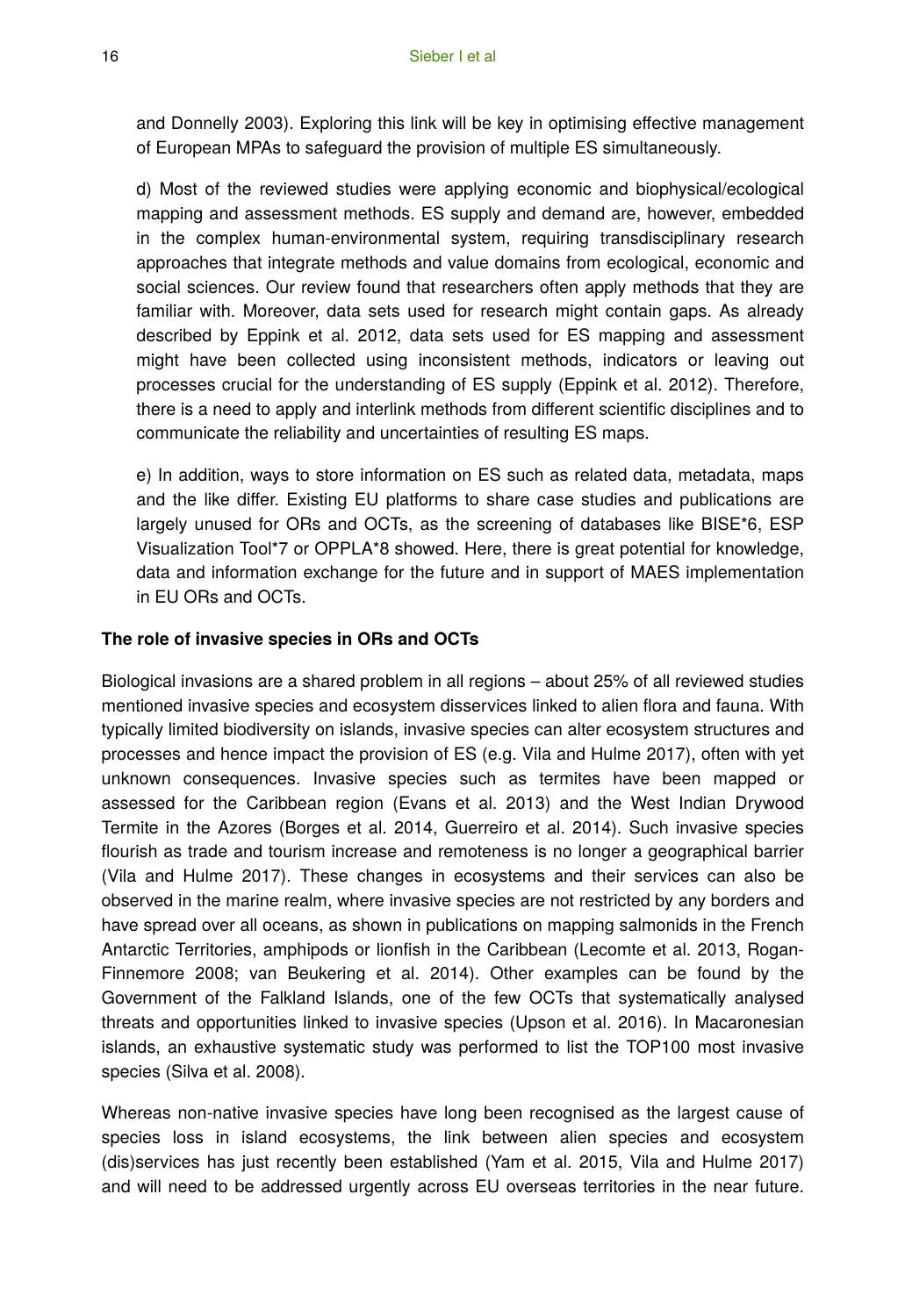However, exotic and/or invasive species may also provide ES (e.g. alien plants can increase microbial activity) and introduced natural enemies can control pests (Vilà et al. 2011). Also relevant was the result obtained by Rigal et al. 2018 on the impact of land-use changes on the functional role of exotic and native arthropods in the Azores. The main finding was that there is a potential functional complementarity between indigenous and exotic species, which means that, in agricultural landscapes, exotic species might provide and maintain key ecosystem functions (Rigal et al. 2018). However, pollinator native species may also contribute to pollination services in human-made habitats and may promote the spread of invasive plants, as seen in the Azores (Picanço et al. 2017b). Therefore, the link between invasive species and ES or disservices needs further exploration.

#### **Future research needs for MAES implementation in ORs and OCTs**

The high number of publications on biodiversity and ecosystem conditions in ORs and OCTs clearly indicates the importance of flora, fauna and habitats of the ORs and OCTs. As the numbers of publications on invasive species showed, there is an urgent need for nature conservation action. Moreover, there is the need to understand the role of exotic and invasive species on both ES and disservices in island native and human-made habitats. It is also important to identify the role of native insect pollinators or native birds as promoters of disservices, namely on helping plant invasions through, for instance, seed dispersal.

This review has found no studies that were officially carried out under the umbrella of MAES. Only a few studies have effectively identified or defined the goods and services derived from ecosystems and only a fraction of these publications mapped or assessed the respective ES. Past and current efforts are still skewed in terms of geographical and spatial coverage and conceptual frameworks diverge. In addition, data and the process of translating biodiversity and environmental studies into ES maps have still not clearly been communicated. Combined, these three areas of concern lead to limited comparability of studies across the EU, the overseas regions, landscapes and amongst ES maps. Experts criticise that such a broad variability, in technical and contextual aspects, would make it difficult to assess the individual and political value of such studies (Eppink et al. 2012). Such comparability, however, is needed - at least to some extent - to include the ORs and OCTs in MAES comparisons, within their related EU Member States as well as EU wide.

To enhance comparability between ES mapping and assessment studies, developing a standardised approach or one-size-fits-all solution would be unfavourable for the ORs and OCTs. Due to their immense diversity and special needs, such standardised approaches or lessons learned from continental EU might fail to obtain the data on ES mapping and assessment needed to enhance local decision-making and natural resources management. Rather, a flexible, guidance-based approach based on the vast knowledge on ES mapping and assessment from around the world needs to be developed, taking into consideration the individual ORs' or OCTs' needs. We strongly believe that developing such a flexible guidance for mapping and assessing ES that focuses on smaller spatial scales and finer resolutions can enhance local resources management for multiple, interacting ES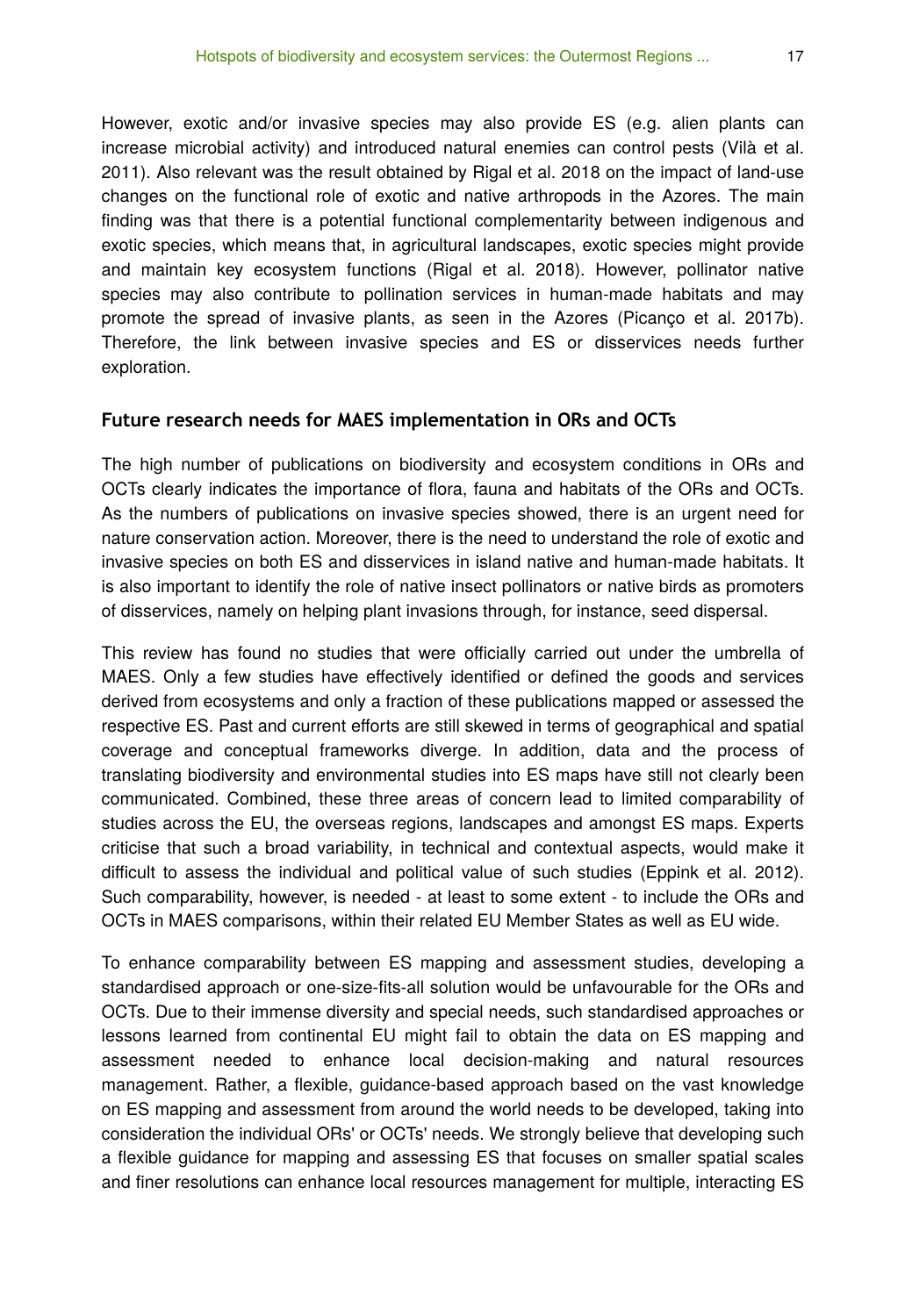bundles and a sustainable land management and biodiversity conservation in ORs and OCTs.

To achieve the targets of the EU Biodiversity Strategy 2020, a stronger emphasis on ES in the governance of ORs' and OCTs' natural resources and policy is needed. The MAES initiative needs much more exposure outside of continental Europe. Rather than solely placing the ES concept in the overseas policy plans of related EU Member States, the ES concept needs anchoring in national nature conservation and decision-making efforts as well as in local societies and cultures of the overseas regions, countries and territories. Voluntary programmes, such as the BEST initiative, are a step in the right direction. Capacity building amongst relevant stakeholders is required to transfer the ES concept from science into practice.

# **Concluding remarks: moving forward**

Our review shows that current efforts from within the regions as well as from the European Commission to strengthen MAES in ORs and OCTs are still scarce. Nonetheless, general scientific literature on ES mapping and assessment is growing. The NetBiome and EU-BEST projects mark a good beginning with their regional reports of ecosystem profiles and overviews of existing initiatives to protect ES and biodiversity for each region. However, even though there is much information on biodiversity and ecosystems for the seven global regions, a transparent translation into ES maps and assessments still needs to be done. Integrated, standardised ES assessments are often missing and mapping studies often entail scale-mismatches, conducted on global or multi-national scale. Hence, ES mapping and assessment still contribute little to policy and decision-making related to natural resources and conservation management on local or regional scales.

This literature review shows that efforts are still needed for most ORs and OCTs to meet the aims of Action 5 of Target 2 of the EU Biodiversity Strategy 2020. Therefore, we call for the development of a more flexible, guidance-based approach for ES mapping and assessment of EU overseas, including researchers from multiple disciplines and sectors to provide a comprehensive overview of the current status of biodiversity, ecosystems and the services they provide. This requires strong emphasis on MAES from the ORs and OCTs, their related EU Member States as well as from the European Commission. The ESMERALDA project has developed the scientific and methodological background (e.g. Burkhard and Maes 2017) and started MAES-related knowledge exchange with the ORs and OCTs. The recent call from the EC for projects on "Mapping and Assessing the state of Ecosystems and their Services in the Outermost Regions and Overseas Countries and Territories: establishing links and pooling resources" (Ref.: ENV/2017/CFP/MAES-OR-OCT) and the launch of the MOVE (Facilitating MAES to support regional policy in OVerseas Europe: mobilising stakeholders and pooling resources) project support our findings and have the potential to kick-start research on mapping and assessment of ES in Europe's Overseas.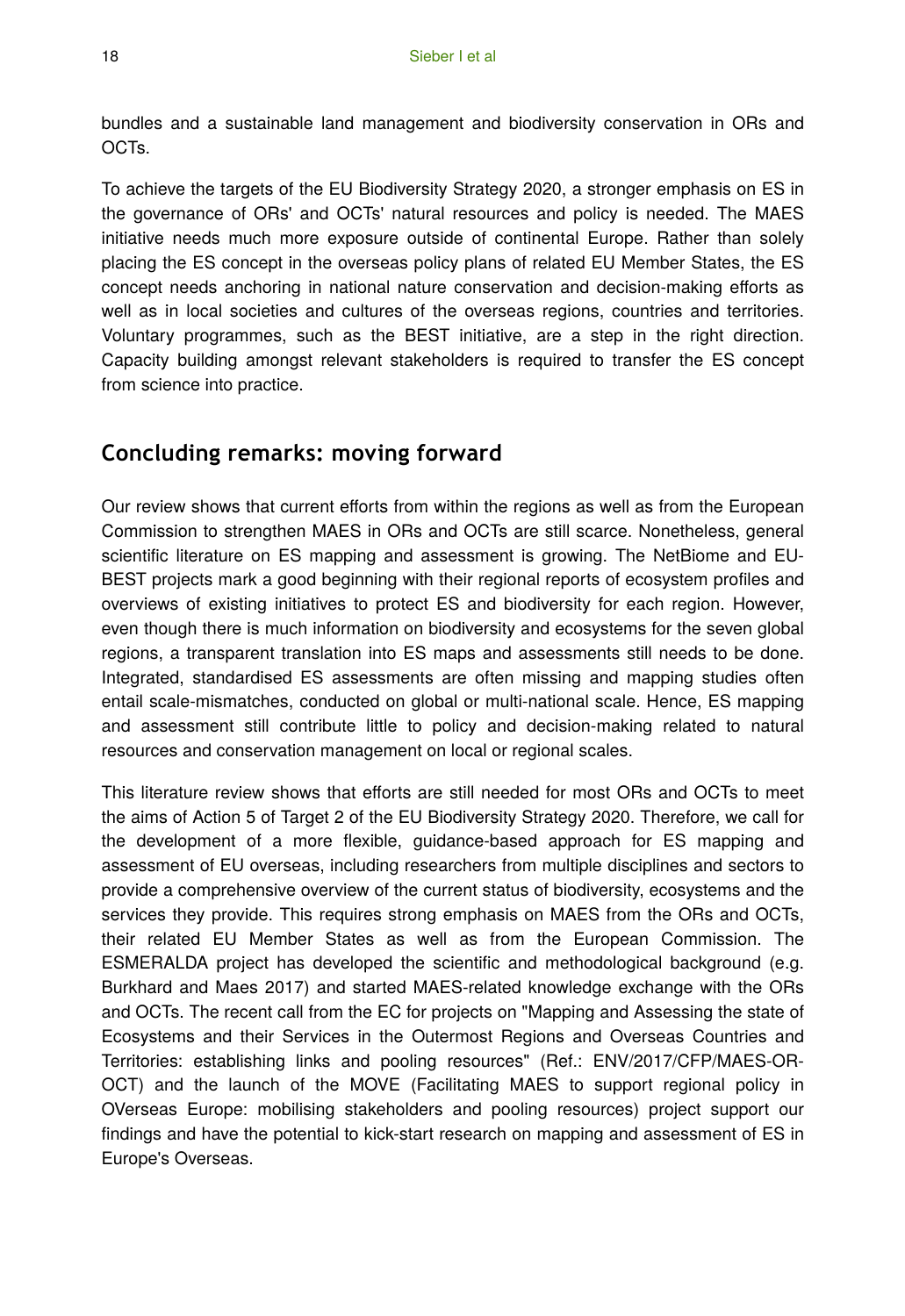To reach the EU Biodiversity Strategy's target of EU wide, comprehensive maps of ecosystems and their services and the integration of such ES values into national accounting systems by 2020, urgent actions are needed in ORs and OCTs, as overexploitation of natural resources and degradation of habitats through invasive species proceed unaltered. With proceeding climatic change, ES are a suitable tool to promote the protection of coastal habitats and natural protection structures. ES maps can raise awareness, reveal ES supply-demand mismatches and thereby reduce vulnerability of EU overseas areas.

# **Acknowledgements**

This study was funded by the Coordination and Support Action ESMERALDA. This project receives funding from the European Union's Horizon 2020 research and innovation programme under grant agreement No 642007.

# **Author contributions**

IMS and BB conceived the study. IMS and BB designed the sampling strategy. The literature review was performed by IMS. IMS created the maps and wrote main parts of the paper, with input from all authors. IMS, BB and PAVB contributed to readjustments on previous drafts.

# **References**

- Bastian O, Haase D, Grunewald K (2012) Ecosystem properties, potentials and services – The EPPS conceptual framework and an urban application example. Ecological Indicators 21: 7‑16.<https://doi.org/10.1016/j.ecolind.2011.03.014>
- Beaumont NJ, Austen MC, Atkins JP, Burdon D, Degraer S, Dentinho TP, Derous S, Holm P, Horton T, Ierland Ev, Marboe AH, Starkey DJ, Townsend M, Zarzycki T (2007) Identification, definition and quantification of goods and services provided by marine biodiversity: Implications for the ecosystem approach. Marine Pollution Bulletin 54 (3): 253‑265. <https://doi.org/10.1016/j.marpolbul.2006.12.003>
- Boersma PD, Parrish JK (1999) Limiting abuse: marine protected areas, a limited solution. Ecological Economics 31 (2): 287‑304. [https://doi.org/10.1016/s0921-8009](https://doi.org/10.1016/s0921-8009(99)00085-3) [\(99\)00085-3](https://doi.org/10.1016/s0921-8009(99)00085-3)
- Borges PA, Azevedo EB, Borba A, Dinis FO, Gabriel R, Silva E (2009) Ilhas Oceânicas. In: Pereira HM, Domingos T, Vicente L, Proença V (Eds) Ecossistemas e bem-estar humano em Portugal: Avaliação para Portugal do Millennium Ecosystem Assessment. Escolar Editora, Lisboa, 463-510 pp. [In Portuguese]. URL: [http://](http://hdl.handle.net/10400.3/2011) [hdl.handle.net/10400.3/2011](http://hdl.handle.net/10400.3/2011)
- Borges PA, Guerreiro O, Ferreira MT, Borges A, Ferreira F, Bicudo N, Nunes L, Marcos RS, Arroz AM, Scheffrahn RH, Myles TG (2014) Cryptotermes brevis(Isoptera: Kalotermitidae) in the Azores: Lessons After 2 yr of Monitoring in the Archipelago. Journal of Insect Science 14 (1): 172. <https://doi.org/10.1093/jisesa/ieu034>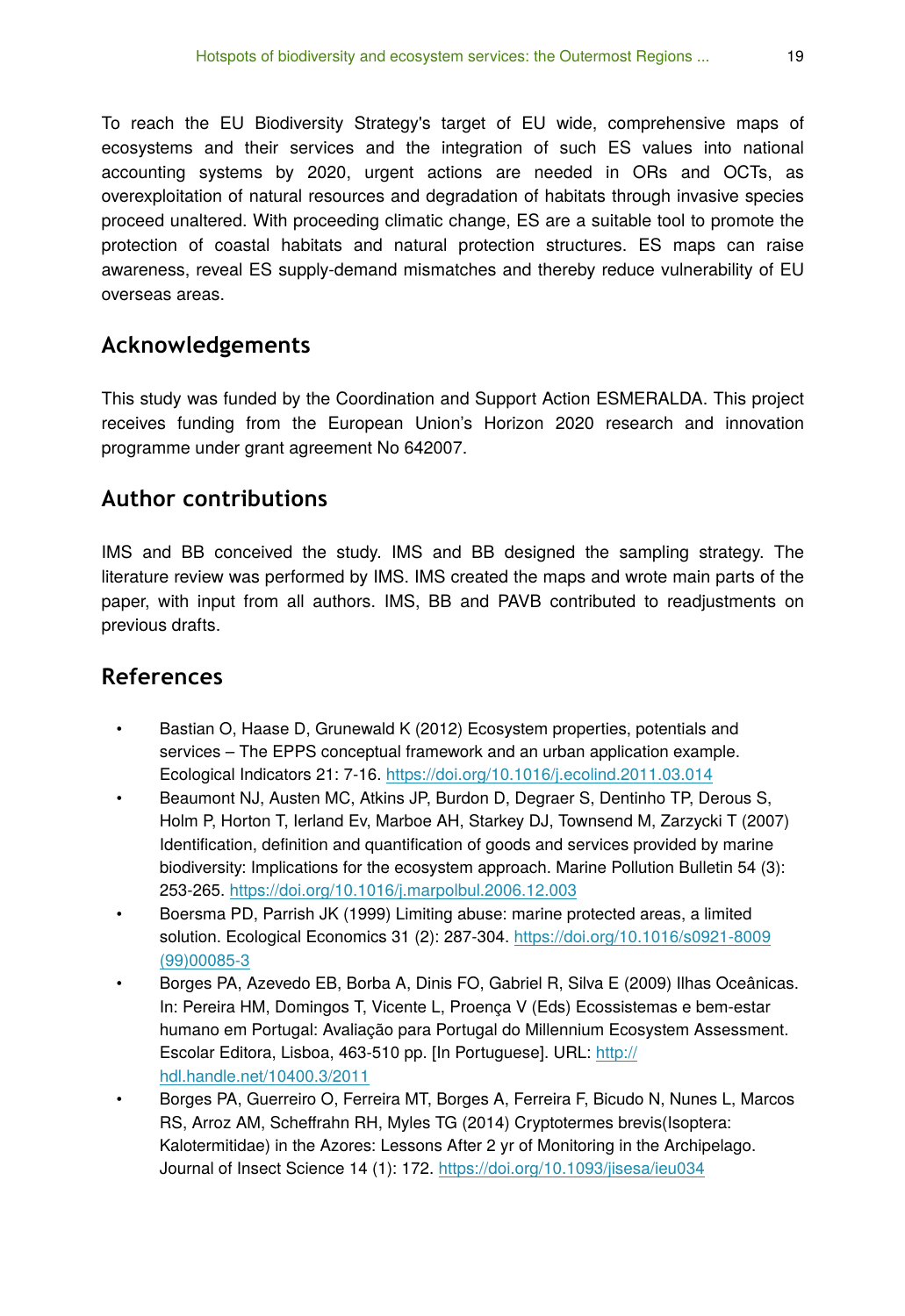- Bouwma I, Schleyer C, Primmer E, Winkler KJ, Berry P, Young J, Carmen E, Špulerová J, Bezák P, Preda E, Vadineanu A (2018) Adoption of the ecosystem services concept in EU policies. Ecosystem Services 29: 213-222. [https://doi.org/10.1016/](https://doi.org/10.1016/j.ecoser.2017.02.014) [j.ecoser.2017.02.014](https://doi.org/10.1016/j.ecoser.2017.02.014)
- Brown C, Potschin M, Haines-Young R, Burns A, Arnell A (2018) ESMERALDA Integrated Ecosystem Assessment. One Ecosystem 3: e25482. URL: [https://](https://doi.org/10.3897/oneeco.3.e25482) [doi.org/10.3897/oneeco.3.e25482](https://doi.org/10.3897/oneeco.3.e25482)
- Burkhard B, Kroll F, Nedkov S, Müller F (2012) Mapping ecosystem service supply, demand and budgets. Ecological Indicators 21: 17‑29. [https://doi.org/10.1016/](https://doi.org/10.1016/j.ecolind.2011.06.019) [j.ecolind.2011.06.019](https://doi.org/10.1016/j.ecolind.2011.06.019)
- Burkhard B, Maes J (Eds) (2017) Mapping Ecosystem Services. Pensoft [ISBN 9789546428295]
- Cerqueira Y, Navarro LM, Maes J, Marta-Pedroso C, Pradinho Honrado J, Pereira H (2015) Ecosystem Services. The Opportunities of Rewilding in Europe. In: Pereira H, Navarro L (Eds) Rewilding European Landscapes. Springer International Publishing, 223 pp. [ISBN 978-3-319-12039-3].
- Chape S (Ed.) (2006) Review of environmental issues in the pacific region and the role of the pacific regional environment programme. Workshop and symposium on Collaboration for sustainable development of the Pacific Islands: Towards effective elearning systems on environment. Okinawa, Japan.
- Crossman N, Burkhard B, Nedkov S (2012) Quantifying and mapping ecosystem services. International Journal of Biodiversity Science, Ecosystem Services & Management 8: 1‑4.<https://doi.org/10.1080/21513732.2012.695229>
- Crossman N, Burkhard B, Nedkov S, Willemen L, Petz K, Palomo I, Drakou E, Martín-Lopez B, McPhearson T, Boyanova K, Alkemade R, Egoh B, Dunbar M, Maes J (2013) A blueprint for mapping and modelling ecosystem services. Ecosystem Services 4: 4‑14.<https://doi.org/10.1016/j.ecoser.2013.02.001>
- De Knegt B (2014) Graadmeter Diensten van Natuur; Vraag, aanbod, gebruik en trend van goederenen diensten uit ecosystemen in Nederland. Wettelijke Onderzoekstaken Natuur & Milieu,; Alterra–Wageningen. WOt-technicalreport, 13. Alterra, Wageningen, 227 pp.
- Douine M, Mosnier E, Hingrat QL, Charpentier C, Corlin F, Hureau L, Adenis A, Lazrek Y, Niemetsky F, Aucouturier A, Demar M, Musset L, Nacher M (2017) Illegal gold miners in French Guiana: a neglected population with poor health. BMC Public Health 18 (1): 23. <https://doi.org/10.1186/s12889-017-4557-4>
- Drakou EG, Crossman ND, Willemen L, Burkhard B, Palomo I, Maes J, Peedell S (2015) A visualization and data-sharing tool for ecosystem service maps: Lessons learnt, challenges and the way forward. Ecosystem Services 13: 134-140. [https://](https://doi.org/10.1016/j.ecoser.2014.12.002) [doi.org/10.1016/j.ecoser.2014.12.002](https://doi.org/10.1016/j.ecoser.2014.12.002)
- Egoh B, Drakou E, Dunbar M, Maes J, Willemen L (2012) Indicators for mapping ecosystem services: a review. JRC Scientific and Policy Reports, Luxembourg: Publications Office of the European Union, 113 pp. [ISBN 978-92-79-25821-3] [https://](https://doi.org/10.2788/41823) [doi.org/10.2788/41823](https://doi.org/10.2788/41823)
- Eppink F, Werntze A, Mäs S, Popp A, Seppelt R (2012) Land Management and Ecosystem Services How Collaborative Research Programmes Can Support Better Policies. GAIA - Ecological Perspectives for Science and Society 21 (1): 55‑63. [https://](https://doi.org/10.14512/gaia.21.1.14) [doi.org/10.14512/gaia.21.1.14](https://doi.org/10.14512/gaia.21.1.14)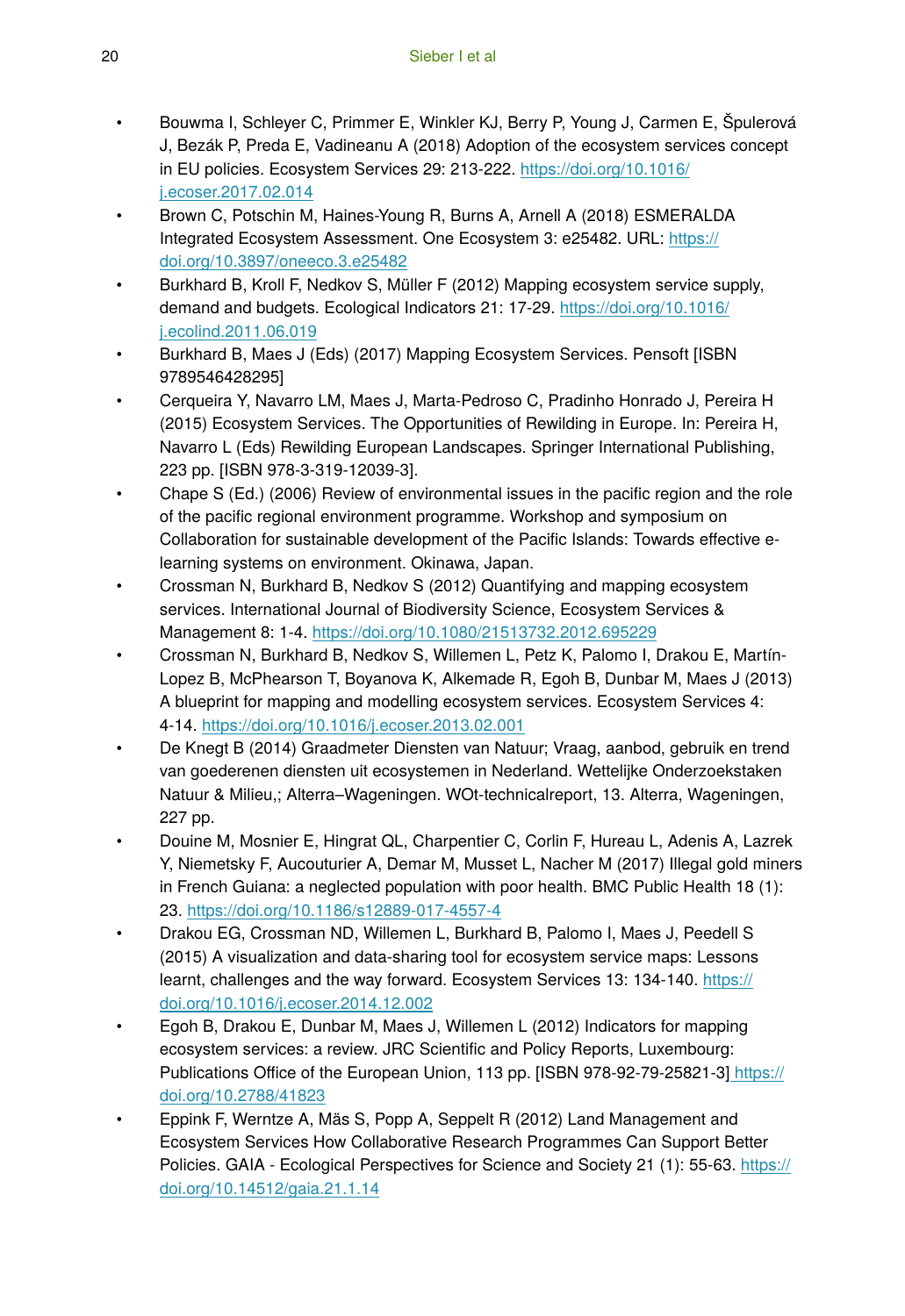- EU (2016) Consolidated version of the Treaty on the Functioning of the European Union. In: Official. Journal of the European Union C 202 (1): 195.
- European Commission (2008) Message from Reunion Island. The European Union and its OverseasEntities: Strategies to counter Climate Change and Biodiversity Loss, Reunion Island, 07.-11.06.2008. European Commission, 20 pp.
- European Commission (2011) Our life insurance, our natural capital: an EU biodiversity strategy to 2020. Communication from the Commission to the European Parliament, the Council, the Economic and Social Committee and the Committee of Regions, Brussels, Belgium, 17 pp.
- Evans T, Forschler B, Grace JK (2013) Biology of Invasive Termites: A Worldwide Review. Annual Review of Entomology 58 (1): 455‑474. [https://doi.org/10.1146/annurev](https://doi.org/10.1146/annurev-ento-120811-153554)[ento-120811-153554](https://doi.org/10.1146/annurev-ento-120811-153554)
- Ferrario F, Beck M, Storlazzi C, Micheli F, Shepard C, Airoldi L (2014) The effectiveness of coral reefs for coastal hazard risk reduction and adaptation. Nature Communications 5 <https://doi.org/10.1038/ncomms4794>
- Fonseca C, da Silva CP, Calado H, Moniz F, Bragagnolo C, Gil A, Phillips M, Pereira M, Moreira M (2014) Coastal and marine protected areas as key elements for tourism in small islands. Journal of Coastal Research 70: 461-466. [https://doi.org/10.2112/](https://doi.org/10.2112/si70-078.1) [si70-078.1](https://doi.org/10.2112/si70-078.1)
- Ghermandi A, Nunes PL (2013) A global map of coastal recreation values: Results from a spatially explicit meta-analysis. Ecological Economics 86: 1‑15. [https://](https://doi.org/10.1016/j.ecolecon.2012.11.006) [doi.org/10.1016/j.ecolecon.2012.11.006](https://doi.org/10.1016/j.ecolecon.2012.11.006)
- Green E, Donnelly R (2003) Recreational Scuba Diving In Caribbean Marine Protected Areas: Do The Users Pay? AMBIO: A Journal of the Human Environment 32 (2): 140. [https://doi.org/10.1639/0044-7447\(2003\)032\[0140:rsdicm\]2.0.co;2](https://doi.org/10.1639/0044-7447(2003)032%5B0140:rsdicm%5D2.0.co;2)
- Guerreiro O, Cardoso P, Ferreira JM, Ferreira MT, Borges PA (2014) Potential Distribution and Cost Estimation of the Damage Caused by <l>Cryptotermes brevis</l> (Isoptera: Kalotermitidae) in the Azores. Journal of Economic Entomology 107 (4): 1554‑1562.<https://doi.org/10.1603/ec13501>
- Haines-Young R, Potschin M (2010) The links between biodiversity, ecosystem services and human well-being. Ecosystem Ecology. [https://doi.org/10.1017/](https://doi.org/10.1017/cbo9780511750458.007) [cbo9780511750458.007](https://doi.org/10.1017/cbo9780511750458.007)
- Halpern BS, Lester SE, McLeod KL (2010) Placing marine protected areas onto the ecosystem-based management seascape. Proceedings of the National Academy of Sciences 107 (43): 18312‑18317.<https://doi.org/10.1073/pnas.0908503107>
- Heron S, Maynard J, Hooidonk Rv, Eakin CM (2016) Warming Trends and Bleaching Stress of the World's Coral Reefs 1985–2012. Scientific Reports 6 (1): . [https://](https://doi.org/10.1038/srep38402) [doi.org/10.1038/srep38402](https://doi.org/10.1038/srep38402)
- Hutchings J (2000) Collapse and recovery of marine fishes. Nature 406 (6798): 882‑885. <https://doi.org/10.1038/35022565>
- IUCN (2014) Message from Guadeloupe. [https://www.iucn.org/sites/dev/](https://www.iucn.org/sites/dev/files/import/downloads/message__from_guadeloupe_en__2_.pdf)files/import/ [downloads/message\\_\\_from\\_guadeloupe\\_en\\_\\_2\\_.pdf.](https://www.iucn.org/sites/dev/files/import/downloads/message__from_guadeloupe_en__2_.pdf) Accessed on: 2018-2-10.
- Knowles J, Doyle E, Schill S, Roth L, Milam A, Raber G (2015) Establishing a marine conservation baseline for the insular Caribbean. Marine Policy 60: 84‑97. [https://](https://doi.org/10.1016/j.marpol.2015.05.005) [doi.org/10.1016/j.marpol.2015.05.005](https://doi.org/10.1016/j.marpol.2015.05.005)
- Kochenov D (2013) The Application of EU Law in the EU's Overseas Regions, Countries, and Territories After the Entry into Force of The Treaty of Lisbon.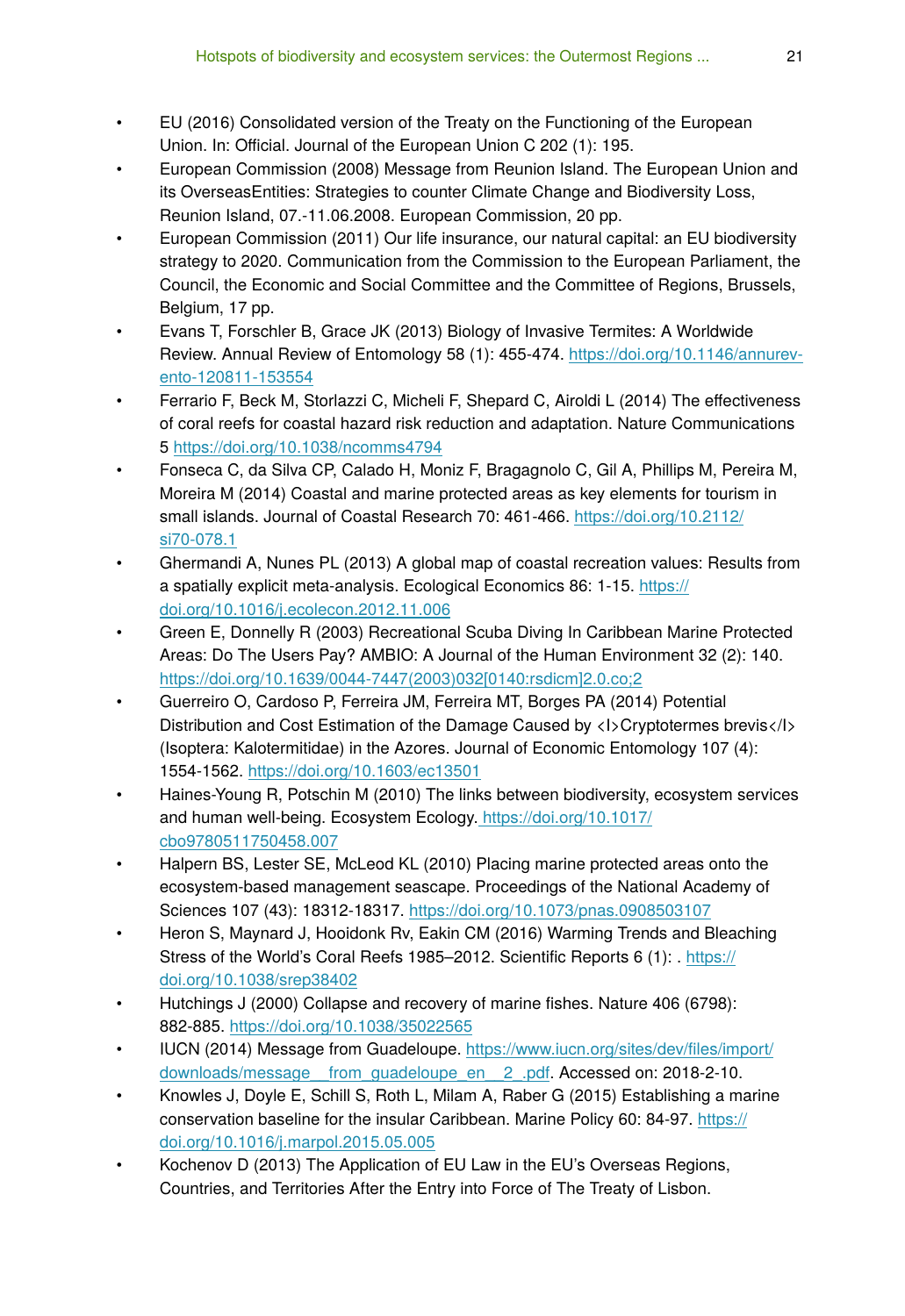International Law Review 20 (3): 269‑743. URL: [https://digitalcommons.law.msu.edu/ilr/](https://digitalcommons.law.msu.edu/ilr/vol20/iss3/1) [vol20/iss3/1](https://digitalcommons.law.msu.edu/ilr/vol20/iss3/1)

- Kopperoinen L, Maes J, Streberová E, Pártl A, Pitkänen K, Virag-Prokai R (2016) Ecosystem service mapping and assessment gaps in EU member states and recommendations to overcome them. Deliverable 2.2., EU Horizon 2020 ESMERALDA Project, Grant agreement No. 642007. 41 pp.
- Kubiszewski I, Anderson S, Costanza R, Sutton P (2016) The Future of Ecosystem Services in Asia and the Pacific. Asia & the Pacific Policy Studies 3 (3): 389-404. [https://](https://doi.org/10.1002/app5.147) [doi.org/10.1002/app5.147](https://doi.org/10.1002/app5.147)
- Lecomte F, Beall E, Chat J, Davaine P, Gaudin P (2013) The complete history of salmonid introductions in the Kerguelen Islands, Southern Ocean. Polar Biology 36 (4): 457‑475. <https://doi.org/10.1007/s00300-012-1281-5>
- Leenhardt P, Low N, Pascal N, Micheli F, Claudet J (2015) The Role of Marine Protected Areas in Providing Ecosystem Services. Aquatic Functional Biodiversity[. https://](https://doi.org/10.1016/b978-0-12-417015-5.00009-8) [doi.org/10.1016/b978-0-12-417015-5.00009-8](https://doi.org/10.1016/b978-0-12-417015-5.00009-8)
- Li G, Fang C (2014) Global mapping and estimation of ecosystem services values and gross domestic product: A spatially explicit integration of national 'green GDP' accounting. Ecological Indicators 46: 293‑314. [https://doi.org/10.1016/](https://doi.org/10.1016/j.ecolind.2014.05.020) [j.ecolind.2014.05.020](https://doi.org/10.1016/j.ecolind.2014.05.020)
- Liquete C, Piroddi C, Drakou E, Gurney L, Katsanevakis S, Charef A, Egoh B (2013) Current Status and Future Prospects for the Assessment of Marine and Coastal Ecosystem Services: A Systematic Review. PLoS ONE 8 (7): e67737. [https://](https://doi.org/10.1371/journal.pone.0067737) [doi.org/10.1371/journal.pone.0067737](https://doi.org/10.1371/journal.pone.0067737)
- Maes J, Teller A, Erhard M, Liquete C, Braat L, Berry P, Egoh BN, Puydarrieux P, Fiorina C, Santos-Martín F, al e (2013) Mapping and Assessment of Ecosystems and their Services – An analytical framework for ecosystem assessments under Action 5 of the EU Biodiversity Strategy to 2020. Discussion paper. Publications Office of the European Union [ISBN 978-92-79-29369-6]<https://doi.org/10.2779/12398>
- Maes J, Liquete C, Teller A, Erhard M, Paracchini ML, Barredo J, Grizzetti B, Cardoso A, Somma F, Petersen J, Meiner A, Gelabert ER, Zal N, Kristensen P, Bastrup-Birk A, Biala K, Piroddi C, Egoh B, Degeorges P, Fiorina C, Santos-Martín F, Naruševičius V, Verboven J, Pereira H, Bengtsson J, Gocheva K, Marta-Pedroso C, Snäll T, Estreguil C, San-Miguel-Ayanz J, Pérez-Soba M, Grêt-Regamey A, Lillebø A, Malak DA, Condé S, Moen J, Czúcz B, Drakou E, Zulian G, Lavalle C (2016) An indicator framework for assessing ecosystem services in support of the EU Biodiversity Strategy to 2020. Ecosystem Services 17: 14‑23. <https://doi.org/10.1016/j.ecoser.2015.10.023>
- Malinga R, Gordon L, Jewitt G, Lindborg R (2015) Mapping ecosystem services across scales and continents – A review. Ecosystem Services 13: 57-63. [https://](https://doi.org/10.1016/j.ecoser.2015.01.006) [doi.org/10.1016/j.ecoser.2015.01.006](https://doi.org/10.1016/j.ecoser.2015.01.006)
- Martínez-Harms MJ, Balvanera P (2012) Methods for mapping ecosystem service supply: a review. International Journal of Biodiversity Science, Ecosystem Services & Management 8: 17‑25. <https://doi.org/10.1080/21513732.2012.663792>
- Millennium Ecosystem Assessment (2005) Ecosystems and Human Well-Being: Current State and Trends. Millennium Ecosystem Assessment, 948 pp. [ISBN 9781559632270]
- Ministère de l'Environnement, de l'Énergie, et de la Mer (2015) Cadre conceptuel et glossaire. L'Évaluation Française des Écosystèmes et des Services Écosystémiques (EFESE). [MEDDE].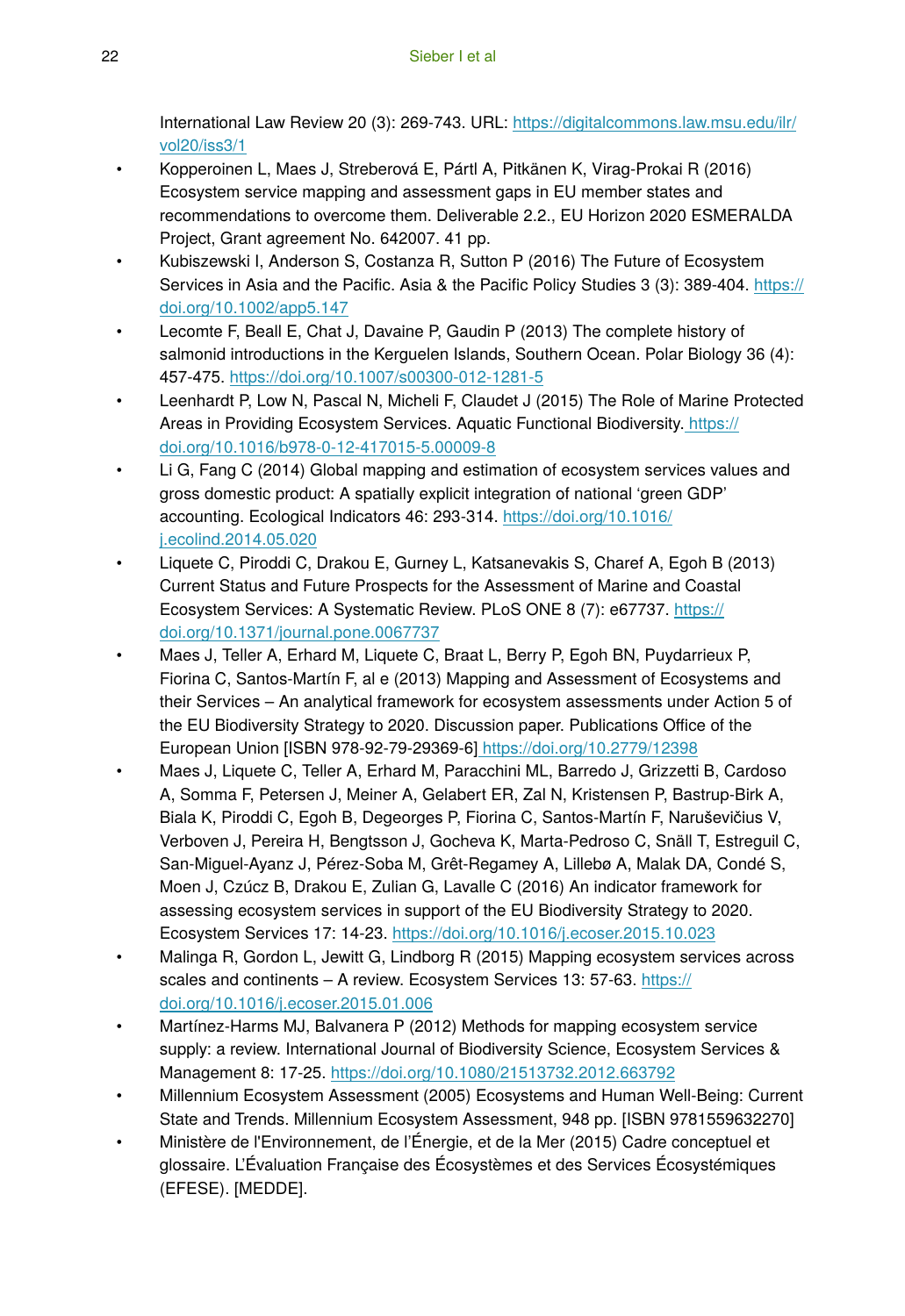- Ministerie van Economische Zaken (2013) Nature Policy Plan The Caribbean Netherlands 2013-2017. Ministerie van Economische Zaken, Directie Natuur en Biodiversiteit, 54 pp. URL: [https://www.government.nl/documents/](https://www.government.nl/documents/publications/2014/02/03/nature-policy-plan-the-caribbean-netherlands) [publications/2014/02/03/nature-policy-plan-the-caribbean-netherlands](https://www.government.nl/documents/publications/2014/02/03/nature-policy-plan-the-caribbean-netherlands)
- Moher D (2009) Preferred Reporting Items for Systematic Reviews and Meta-Analyses: The PRISMA Statement. Annals of Internal Medicine 151 (4): 264. [https://](https://doi.org/10.7326/0003-4819-151-4-200908180-00135) [doi.org/10.7326/0003-4819-151-4-200908180-00135](https://doi.org/10.7326/0003-4819-151-4-200908180-00135)
- Mumby P, Harborne A (1999) Development of a systematic classification scheme of marine habitats to facilitate regional management and mapping of Caribbean coral reefs. Biological Conservation 88 (2): 155‑163. [https://doi.org/10.1016/s0006-3207](https://doi.org/10.1016/s0006-3207(98)00108-6) [\(98\)00108-6](https://doi.org/10.1016/s0006-3207(98)00108-6)
- Murillas-Maza A, Virto J, Gallastegui MC, González P, Fernández-Macho J (2011) The value of open ocean ecosystems: A case study for the Spanish exclusive economic zone. Natural Resources Forum 35 (2): 122‑133. [https://doi.org/10.1111/](https://doi.org/10.1111/j.1477-8947.2011.01383.x) [j.1477-8947.2011.01383.x](https://doi.org/10.1111/j.1477-8947.2011.01383.x)
- Nunes PA, Ghermandi A, Onofri L (2014) Guidance manual on valuation and accounting of ecosystem services for small island developing states. UNEP, EcosystemServices Economics Unit, Division of Environmental Policy Implementation, 128 pp. [ISBN 978-92-807-3407-2].
- Pereira H, Navarro L (2015) Rewilding European Landscapes. Springer International Publishing, Cham.
- Pereira HM, Domingos T, Vicente L (Eds) (2009) Portugal Millennium Ecosystem Assessment: State of the Assessment Report. Centro de Biologia Ambiental, Faculdade de Ciências da Universidade de Lisboa. URL:<http://ecossistemas.org>
- Petit J, Prudent G (2008) Climate Change and Biodiversity in the European Union Overseas Entities. IUCN, Gland, Switzerland and Brussels, Belgium., 192 pp.
- Picanço A, Gil A, Rigal F, Borges PV (2017a) Pollination services mapping and economic valuation from insect communities: a case study in the Azores (Terceira Island). Nature Conservation 18: 1‑25. [https://doi.org/10.3897/](https://doi.org/10.3897/natureconservation.18.11523) [natureconservation.18.11523](https://doi.org/10.3897/natureconservation.18.11523)
- Picanço A, Rigal F, Matthews T, Cardoso P, Borges PV (2017b) Impact of land-use change on flower-visiting insect communities on an oceanic island. Insect Conservation and Diversity 10 (3): 211‑223.<https://doi.org/10.1111/icad.12216>
- Quintas-Soriano C, Martín-López B, Santos-Martín F, Loureiro M, Montes C, Benayas J, García-Llorente M (2016) Ecosystem services values in Spain: A meta-analysis. Environmental Science & Policy 55: 186‑195. [https://doi.org/10.1016/](https://doi.org/10.1016/j.envsci.2015.10.001) [j.envsci.2015.10.001](https://doi.org/10.1016/j.envsci.2015.10.001)
- Rigal F, Cardoso P, Lobo J, Triantis K, Whittaker R, Amorim I, Borges PV (2018) Functional traits of indigenous and exotic ground-dwelling arthropods show contrasting responses to land-use change in an oceanic island, Terceira, Azores. Diversity and Distributions 24 (1): 36‑47. <https://doi.org/10.1111/ddi.12655>
- Roberts M, Hanley N, Cresswell W (2017) User fees across ecosystem boundaries: Are SCUBA divers willing to pay for terrestrial biodiversity conservation? Journal of Environmental Management 200: 53‑59.<https://doi.org/10.1016/j.jenvman.2017.05.070>
- Rodrigues JG, Conides A, Rodriguez SR, Raicevich S, Pita P, Kleisner K, Pita C, Lopes P, Roldán VA, Ramos S, Klaoudatos D, Outeiro L, Armstrong C, Teneva L, Stefanski S, Böhnke-Henrichs A, Kruse M, Lillebø A, Bennett E, Belgrano A, Murillas A, Pinto IS,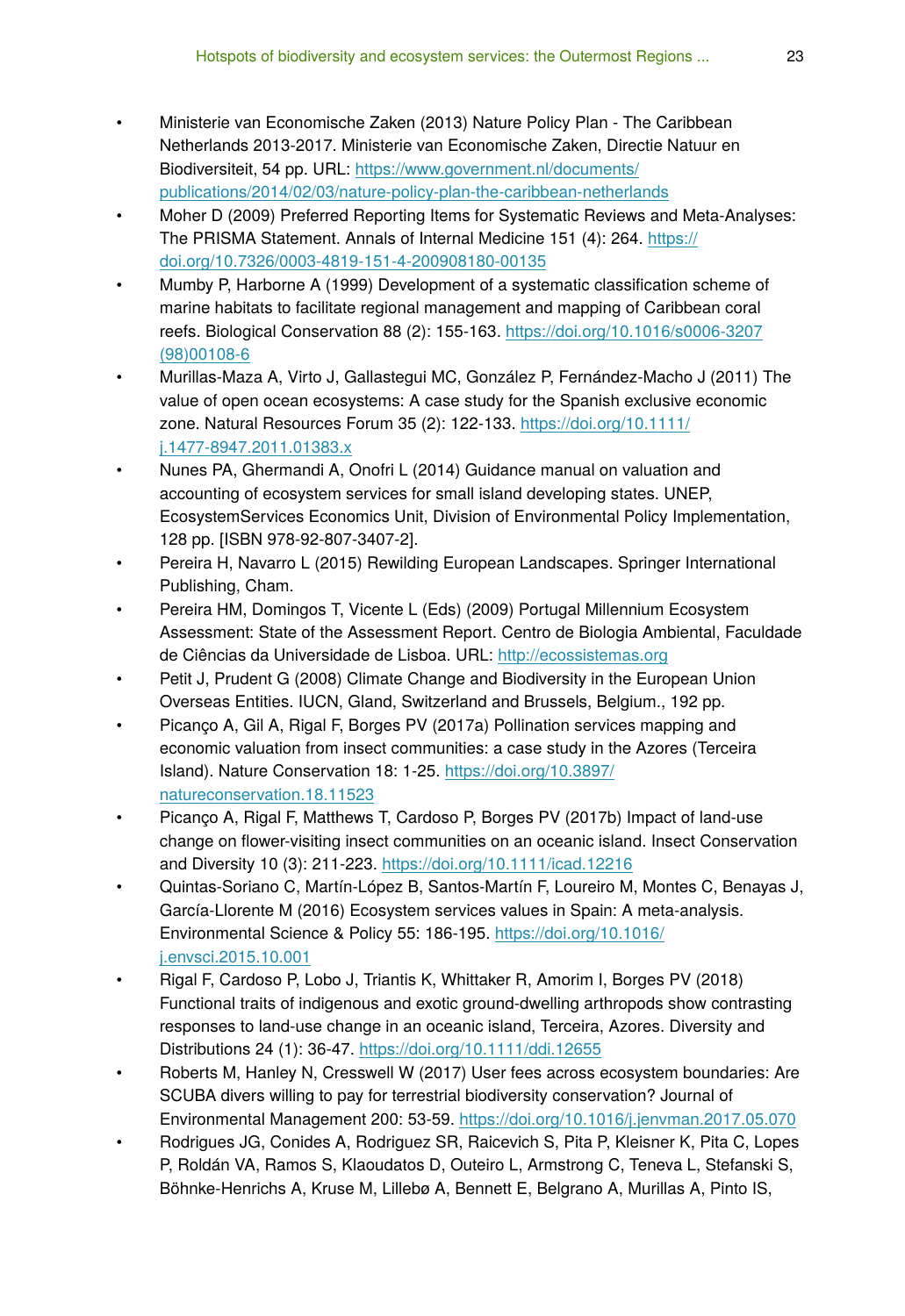Burkhard B, Villasante S (2017) Marine and Coastal Cultural Ecosystem Services: knowledge gaps and research priorities. One Ecosystem 2: e12290. [https://](https://doi.org/10.3897/oneeco.2.e12290) [doi.org/10.3897/oneeco.2.e12290](https://doi.org/10.3897/oneeco.2.e12290)

- Rogan-Finnemore M (2008) Non-native species in the Antarctic. Proceedings. Christchurch, N.Z: Gateway Antarctica, Centre for Antarctic Studies and Research, University of Canterbury (Gateway Antarctica special publication series, no. 0801). Research, University of Canterbury (Gateway
- Russi D, Pantzar ;, Kettunen M, Gitti G, Mutafoglu K, Kotulak M, ten Brink P (2016) Socio-Economic Benefits of the EU Marine Protected Areas. Report prepared by the Institute for European Environmental Policy (IEEP) for DG Environment, 96 pp.
- Santos-Martín F, García-Llorente M, Quintas-Soriano C, Zorrillas-Miras P, Martín-Lopez B, Loureiro M (2016) Spanish National Ecosystem Assessment: Socio-economic valuation of ecosystem services in Spain. Synthesis of key findings. Biodiversity Foundation of the Spanish Ministry of Agriculture, Food and Environment., Madrid, Spain, 68 pp. [ISBN 978-84-608-8776-8]
- Schep S, Johnson A, Beukering P, Esther Wolfs (2012) The fishery value of coral reefs in Bonaire. IVM Institute for Enironmental Studies. The Netherlands
- Schimann H, Petit-Jean C, Guitet S, Reis T, Domenach AM, Roggy J (2012) Microbial bioindicators of soil functioning after disturbance: The case of gold mining in tropical rainforests of French Guiana. Ecological Indicators 20: 34‑41. [https://doi.org/10.1016/](https://doi.org/10.1016/j.ecolind.2012.01.021) [j.ecolind.2012.01.021](https://doi.org/10.1016/j.ecolind.2012.01.021)
- Schröter M, Albert C, Marques A, Tobon W, Lavorel S, Maes J, Brown C, Klotz S, Bonn A (2016) National Ecosystem Assessments in Europe: A Review. BioScience 66 (10): 813‑828. <https://doi.org/10.1093/biosci/biw101>
- Silva L, Land EO, Rodríguez Luengo JL (2008) Invasive terrestrial flora & fauna of Macaronesia. TOP 100 in Azores, Madeira and Canaries. ARENA, Ponta Delgada. URL:<https://repositorio.uac.pt/handle/10400.3/1978> [ISBN 978-989-95910-1-1]
- Slootweg R, Van Beukering PJH (2008) Valuation of ecosystem services and strategic environmental assessment-Lessons from influential cases. In: Slootweg R,, Rajvanshi A,, Mathur VB, Kolhoff A (Eds) Biodiversity in environmental assessment: enhancing ecosystem services for human well-being. Cambridge University Press.
- Sutton P, Anderson S, Tuttle B, Morse L (2012) The real wealth of nations: Mapping and monetizing the human ecological footprint. Ecological Indicators 16: 11-22. [https://](https://doi.org/10.1016/j.ecolind.2011.03.008) [doi.org/10.1016/j.ecolind.2011.03.008](https://doi.org/10.1016/j.ecolind.2011.03.008)
- Syrbe R, Schorcht M, Grunewald K, Meinel G (2017) Indicators for a nationwide monitoring of ecosystem services in Germany exemplified by the mitigation of soil erosion by water. Ecological Indicators <https://doi.org/10.1016/j.ecolind.2017.05.035>
- ten Brink P, Kettunen M, Watkins E (2017) Expert Group on Green and Circular Economy in the Outermost Regions: Final Report. For DG Regional and Urban Policy, European Commission., 30 pp.
- Thiault L, Collin A, Chlous F, Gelcich S, Claudet J (2017) Combining participatory and socioeconomic approaches to map fishing effort in small-scale fisheries. PLOS ONE 12 (5): e0176862.<https://doi.org/10.1371/journal.pone.0176862>
- Thomas C, Williams S, Cameron A, Green R, Bakkenes M, Beaumont L, Collingham Y, Erasmus BN, de Siqueira MF, Grainger A, Hannah L, Hughes L, Huntley B, van Jaarsveld A, Midgley G, Miles L, Ortega-Huerta M, Peterson AT, Phillips O (2004) Biodiversity conservation: Uncertainty in predictions of extinction risk/Effects of changes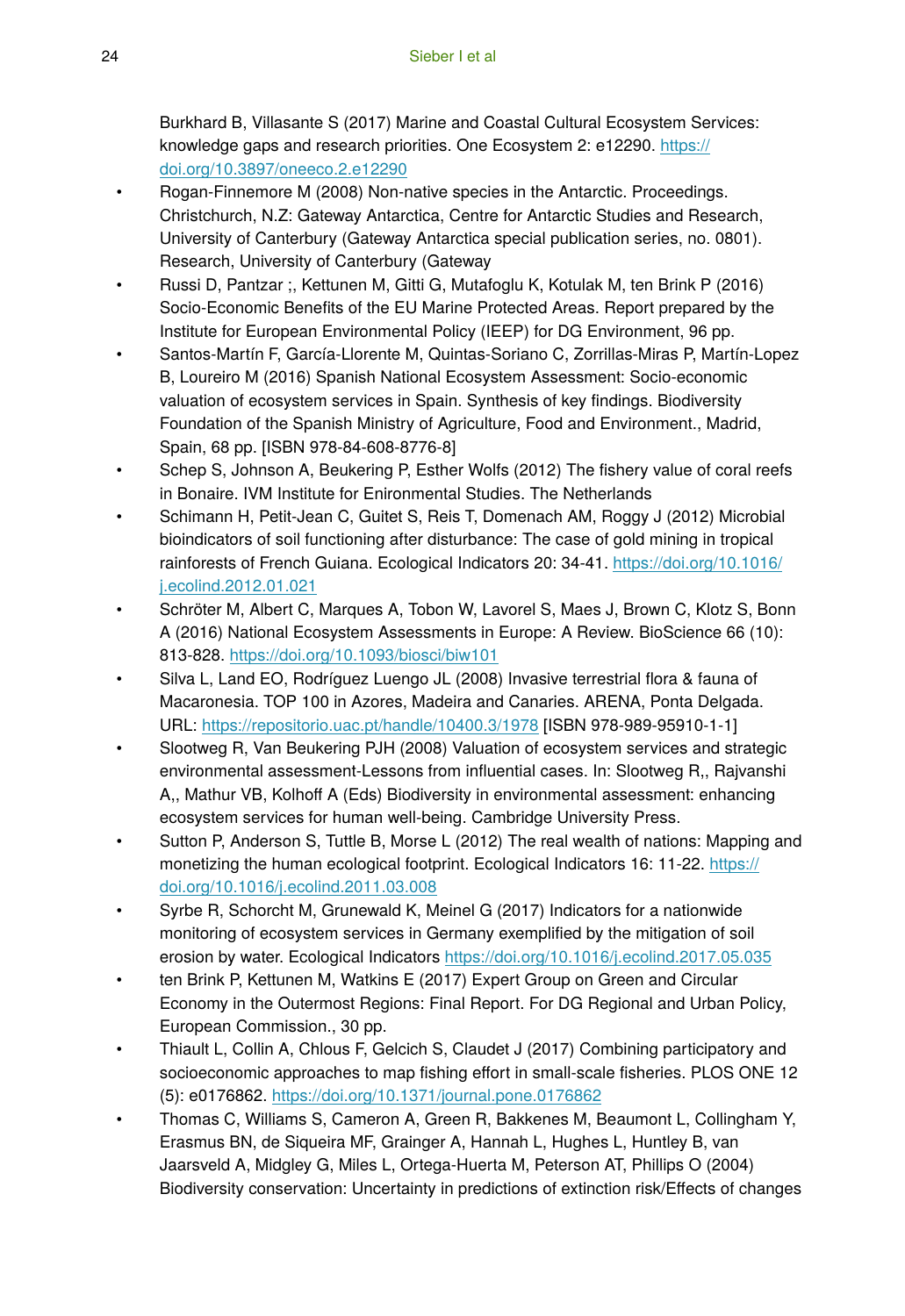in climate and land use/Climate change and extinction risk (reply). Nature 430 (6995): . <https://doi.org/10.1038/nature02719>

- Tieskens KF, Schep SW, van Beukering PJH, van Beek IJM, Wolfs EM (2014) Mapping the economic value of ecosystems on St Eustatius. IVM Institute for Environmental **Studies**
- UK Government (2014) UK Overseas Territories Biodiversity Strategy. UK Government Activity. Foreign & Commonwealth Office, Department for Environment, Food & rural Affairs, Department for International Development
- UK NEA (2011) The UK National Ecosystem Assessment: Synthesis of the Key Findings. UNEP-WCMC, Cambridge.
- UNEP, PAP/RAC. (2009) Sustainable coastal tourism—An integrated planning and management approach. UNEP, Paris.
- Unsworth RK, Jones BL, Cullen-Unsworth L, L.M N (2017) How hurricanes such as Irma and Maria can devastate the Caribbean marine environment. the Conversation UK, 25.09.2017.
- Upson R, McAdam J, Clubbe C (2016) Climate Change Risk Assessment for Plants and Soils of the Falkland Islands and the Services they provide. Royal Botanic Gardens Kew and UK Falkland Islands Trust<https://doi.org/10.13140/RG.2.2.15660.67203>
- van Beukering P, Brouwer R, Schep S, Wolfs E, Brander L, Ebanks-Petrie G, Austin T (2014) The impact of invasive species on tourism. Wolfs Company
- van der Lely JA, van Beukering P,, Muresan L., Zambrano Cortes D,, Wolfs E,, Schep S (2013) The total economic value of nature on Bonaire. IVM Institute for Environmental Studies, Amsterdam.
- van Zanten B, van Beukering PH, Wagtendonk A (2014) Coastal protection by coral reefs: A framework for spatial assessment and economic valuation. Ocean & Coastal Management 96: 94‑103.<https://doi.org/10.1016/j.ocecoaman.2014.05.001>
- Verweij P, Debrot D, Meesters E (2015) Identifying indicators to report on the status and trends of biodiversity for the Dutch Caribbean; Indicators, monitoring and assessment methods and capacity estimates. Indicators, monitoring and assessment methods and capacityestimates. 2544. Alterra Wageningen UR (University & Research, Wageningen.
- Vila M, Hulme PE (Eds) (2017) Impact of Biological Invasions on Ecosystem Services. Invading Nature - Springer Series in Invasion Ecology, 12. Springer, 354 pp. [ISBN 978-3-319-45121-3]
- Vilà M, Espinar JL, Hejda M, Hulme PE, Jarošík V, Maron JL, Pergl J, Schaffner U, Sun Y, Pyšek P (2011) Ecological impacts of invasive alien plants: a meta-analysis of their effects on species, communities and ecosystems. Ecology Letters 14 (7): 702-708. <https://doi.org/10.1111/j.1461-0248.2011.01628.x>
- Villamagna A, Angermeier P, Bennett E (2013) Capacity, pressure, demand, and flow: A conceptual framework for analyzing ecosystem service provision and delivery. Ecological Complexity 15: 114‑121. <https://doi.org/10.1016/j.ecocom.2013.07.004>
- Waite R, Kushner B, Jungwiwattanaporn M, Gray E, Burke L (2015) Use of coastal economic valuation in decision making in the Caribbean: Enabling conditions and lessons learned. Ecosystem Services 11: 45-55. [https://doi.org/10.1016/](https://doi.org/10.1016/j.ecoser.2014.07.010) [j.ecoser.2014.07.010](https://doi.org/10.1016/j.ecoser.2014.07.010)
- Wong PP (1993) Tourism vs Environment. The case for coastal areas. Springer Science & Business Media [ISBN 978-94-011-2068-5]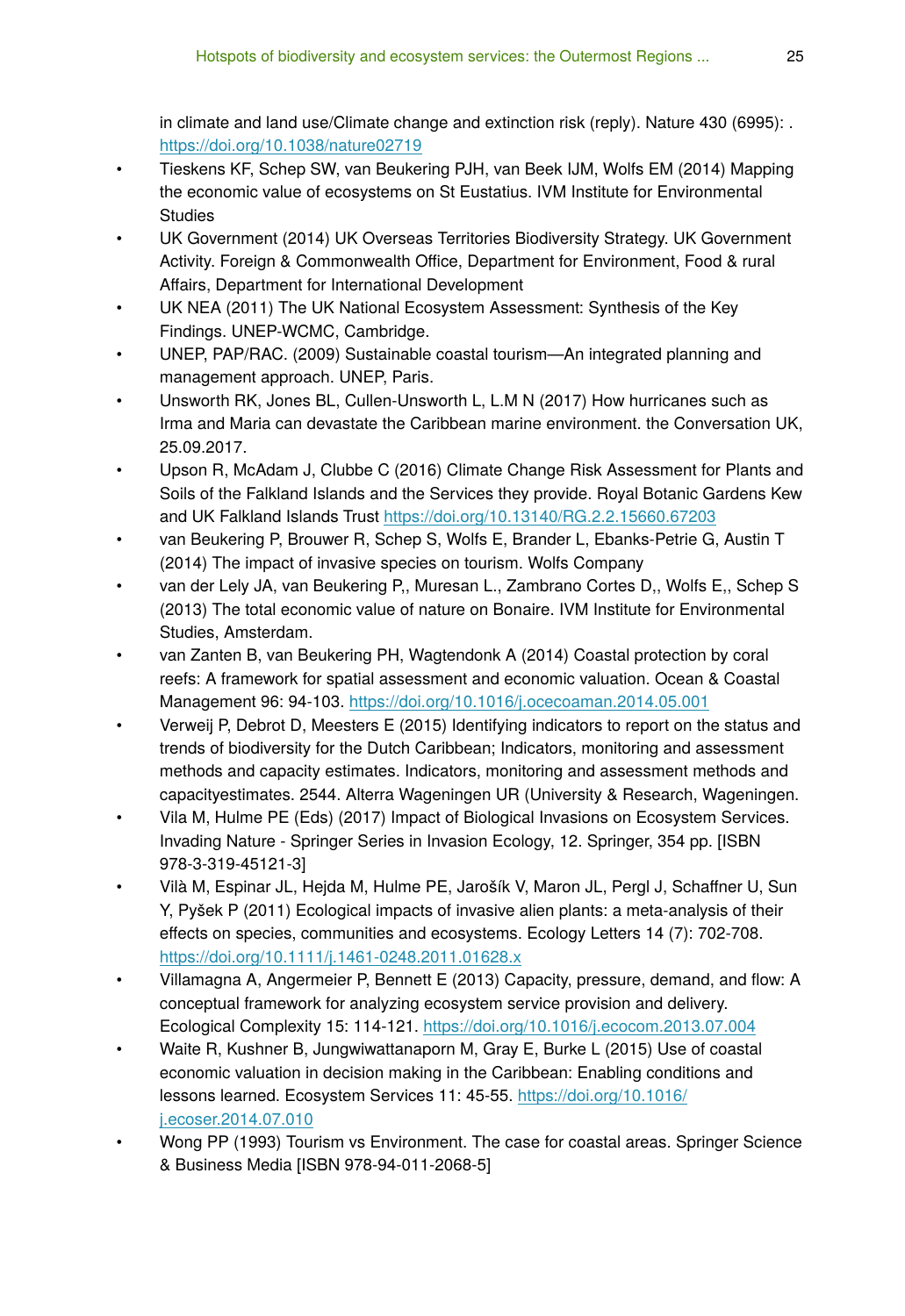- Wong PP, Moro D, Rhonell J (2005) Island Ecosystems. Millennium Ecosystem Assessment: Ecosystems and Human Well-Being. current State and Trends.
- Worm B, Barbier EB, Beaumont N, Duffy JE, Folke C, Halpern BS, Jackson JBC, Lotze HK, Micheli F, Palumbi SR, Sala E, Selkoe KA, Stachowicz JJ, Watson R (2006) Impacts of Biodiversity Loss on Ocean Ecosystem Services. Science 314 (5800): 787‑790. <https://doi.org/10.1126/science.1132294>
- Yam R, Huang K, Hsieh H, Lin H, Huang S (2015) An Ecosystem-Service Approach to Evaluate the Role of Non-Native Species in Urbanized Wetlands. International Journal of Environmental Research and Public Health 12 (4): 3926‑3943. [https://](https://doi.org/10.3390/ijerph120403926) [doi.org/10.3390/ijerph120403926](https://doi.org/10.3390/ijerph120403926)

# **Supplementary materials**

### **Suppl. material 1: Regional Overview: Mapping and Assessment of Ecosystem Services in the Polar and South Polar EU Overseas Countries and Territories**

**Authors:** Sieber et al. 2018 **Data type:** Map **Filename:** B\_SouthPolar\_pie.jpg - [Download](https://arpha.pensoft.net/getfile.php?filename=oo_201060.jpg) file (775.64 kb)

### **Suppl. material 2: Regional Overview: Mapping and Assessment of Ecosystem Services in the Macaronesian EU Outermost Regions**

**Authors:** Sieber et al. 2018 **Data type:** Map **Brief description:** all studies were conducted between 1991 and 2017 . **Filename:** C\_Macaronesia\_pie\_adjusted.jpg - [Download](https://arpha.pensoft.net/getfile.php?filename=oo_202790.jpg) file (513.26 kb)

## **Suppl. material 3: Regional Overview: Mapping and Assessment of Ecosystem Services in the Caribbean EU Outermost Regions and Overseas Countries and Territories**

**Authors:** Sieber et al. 2018 **Data type:** Map Filename: D\_Caribbean\_pie\_adjusted.jpg - **Download file** (684.44 kb)

### **Suppl. material 4: Regional Overview: Mapping and Assessment of Ecosystem Services in the Amazonian EU Outermost Region**

**Authors:** Sieber et al. 2018 **Data type:** Map **Filename:** E\_Amazonia\_pie\_adjusted.jpg - [Download](https://arpha.pensoft.net/getfile.php?filename=oo_202792.jpg) file (464.18 kb)

### **Suppl. material 5: Regional Overview: Mapping and Assessment of Ecosystem Services in the South Atlantic EU Overseas Countries and Territories**

**Authors:** Sieber et al. 2018 **Data type:** Map Filename: F\_South\_Atlantic\_pie\_adjusted.jpg - [Download](https://arpha.pensoft.net/getfile.php?filename=oo_202793.jpg) file (620.70 kb)